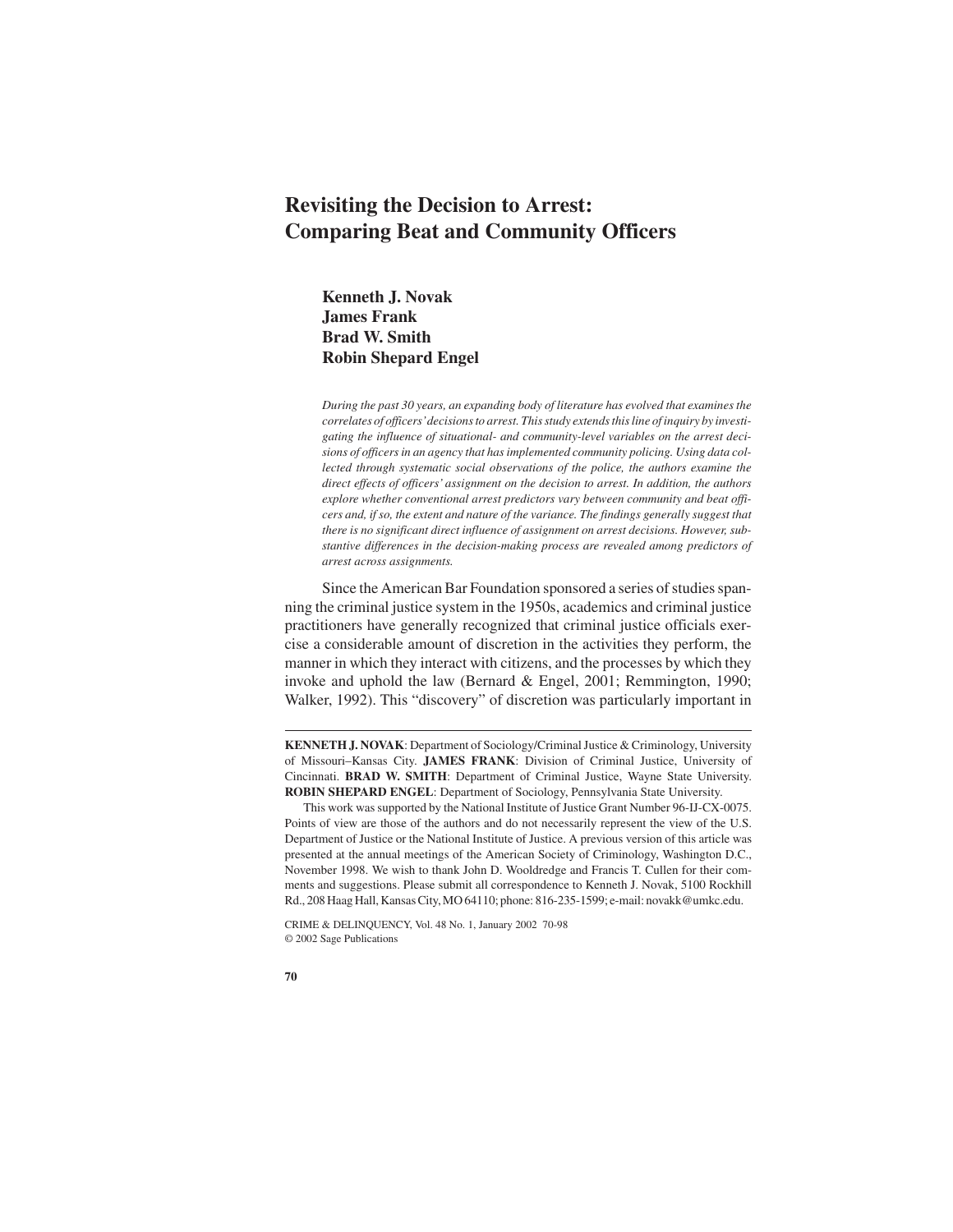the field of policing, where it is generally acknowledged that the lowest level workers within police departments' organizational hierarchies have the greatest amounts of discretion over critical decisions. Evidence concerning the existence of discretion was initially demonstrated by the relatively infrequent use of arrest powers during encounters with citizens. For example, Reiss (1971) reported that officers only rarely made arrests of citizens, even when there were legal grounds to do so. Operating as street-level bureaucrats (Lipsky, 1980; Prottas, 1978), patrol officers are the gatekeepers of the criminal justice system. That is, the quantity of law (Black, 1980) that citizens receive is decided nearly exclusively by patrol officers at the street level.

Officers' frequent use of discretion, coupled with the importance of their decisions to invoke the criminal justice system, have led police researchers to examine extensively the use of arrest by officers. During the past 40 years, a large body of research has developed that contributes significantly to the understanding of police officers'decisions to invoke the criminal justice system (see Brooks, 1997; Riksheim & Chermak, 1993; and Sherman, 1980, for extensive literature reviews of police behavior). Nevertheless, recent changes in policing strategies and philosophies have challenged our understanding of and ability to predict officers' decision making. Departments across the country have adopted changes in their missions, strategies, and tactics during a time generally recognized as the community era in policing (Kelling & Moore, 1988). Indeed, administrators have hailed community-oriented policing as the preferred policing strategy (Rosenbaum & Lurigio, 1994) and subsequently report widespread implementation of this new model of policing. Despite this assertion, exactly how community policing has affected the day-to-day activities of police officers and whether it affects the way officers and citizens interact remains largely unknown.

Furthermore, officers' decision making in the era of community policing is particularly important for the police policy maker. Liability attached to police officers' behavior is enormous, and the potential liability involving improper police activities is estimated to be more than \$780 billion (Kappeler, 1993). Community policing is designed to increase the level of discretion of the line officer, increase the frequency of officer-citizen encounters, decrease officer accountability, and thus increase organizational exposure to civil liability (Worrall & Marenin, 1998). Police policy makers should understand police officer behavior to ensure officers are not systematically engaging in unfair, immoral, or illegal types of behavior. Understanding officercitizen interactions can assist administrators in monitoring and reducing organizational liability.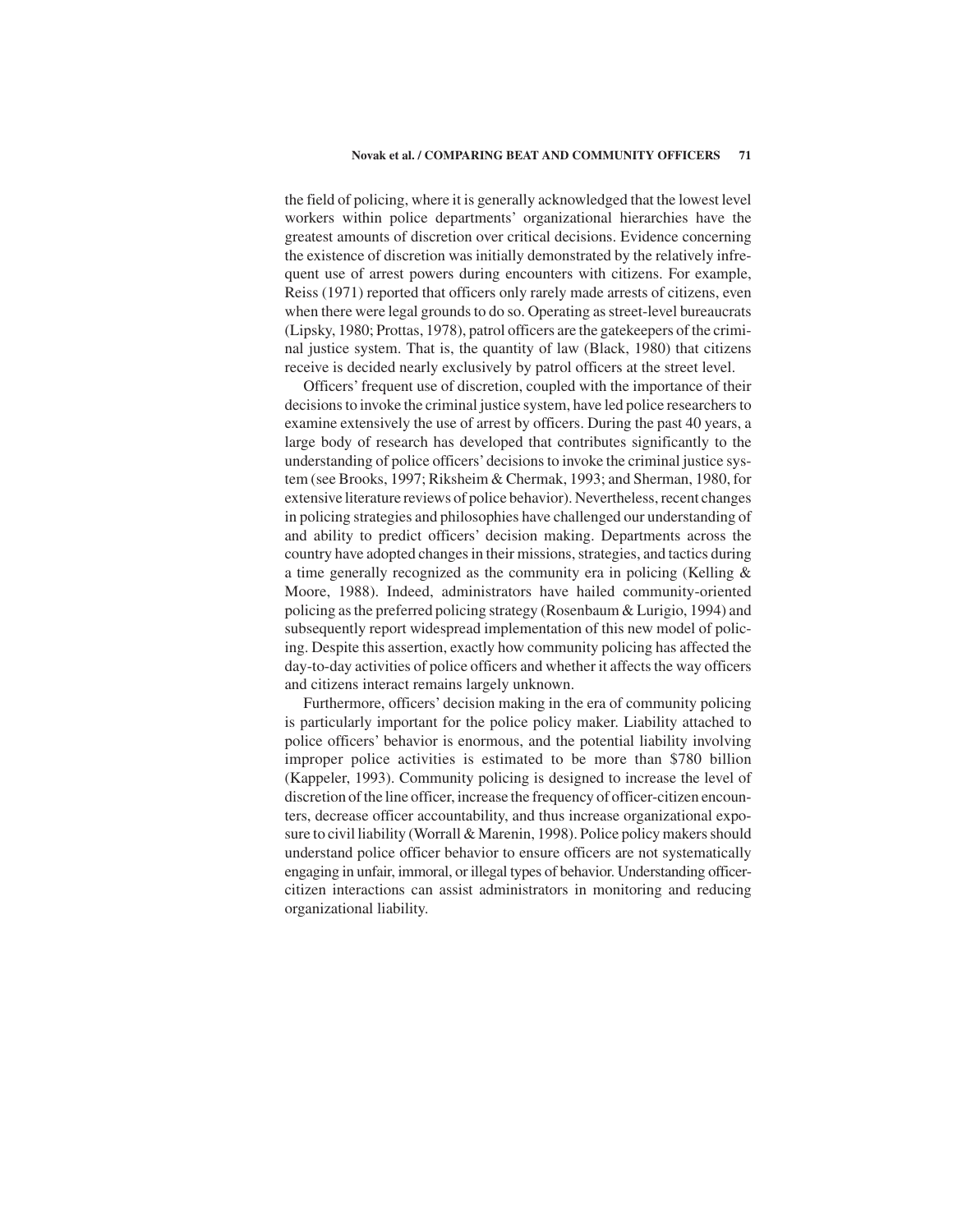Various police behaviors have been empirically studied (e.g., traffic stops, use of force, gaining citizen compliance), which provides useful information to guide the present inquiry. This study, however, focuses specifically on decisions by police officers to take suspects into custody via arrest, thus depriving them (at least temporarily) of their freedom. Examining individual arrest decision making is not particularly innovative, as prior researchers have extensively addressed this issue. With the exception of research conducted by Mastrofski, Worden, and Snipes (1995), prior research has been unable to examine empirically possible changes in arrest practices during the community policing era.

This study attempts to fill this void by examining the influences of police arrest practices in the Cincinnati Police Division (CPD), a large, urban department that has implemented community policing. Using contemporary data collected through systematic social observations of police officers, situational- and community-level correlates of officer arrest decisions are examined. If community policing indeed affects the way police officers and citizens interact at the street level, it is reasonable to believe these changes will manifest themselves when comparing the correlates of arrest between officers actively engaging in community policing to those engaging in more traditional reactive/beat styles of policing. The context of this research differs from prior research in that we compare officers with different ascribed roles within the police organization rather than comparing officers with different attitudes toward community policing. We speculate that these roles manifest themselves in officers' decision making and affect how officers interact with citizens. Differences in police-citizen interactions, we believe, will lead to direct differences in officers' decisions to formally invoke the criminal justice system through the use of arrest.

# *COMMUNITY POLICING AND THE DECISION TO ARREST*

Regardless of how community policing is implemented, administrators have made several broad and sweeping generalizations regarding its anticipated effect. One claim is that community policing will lead to crime prevention and a reduction in overall crime. Another claim is that it builds more confidence and trust between citizens and the police. Still another claim is that it potentially affects the way in which police exercise discretion and social control, including the use of arrest. If community policing does not in reality achieve these outcomes, one might legitimately question whether it should be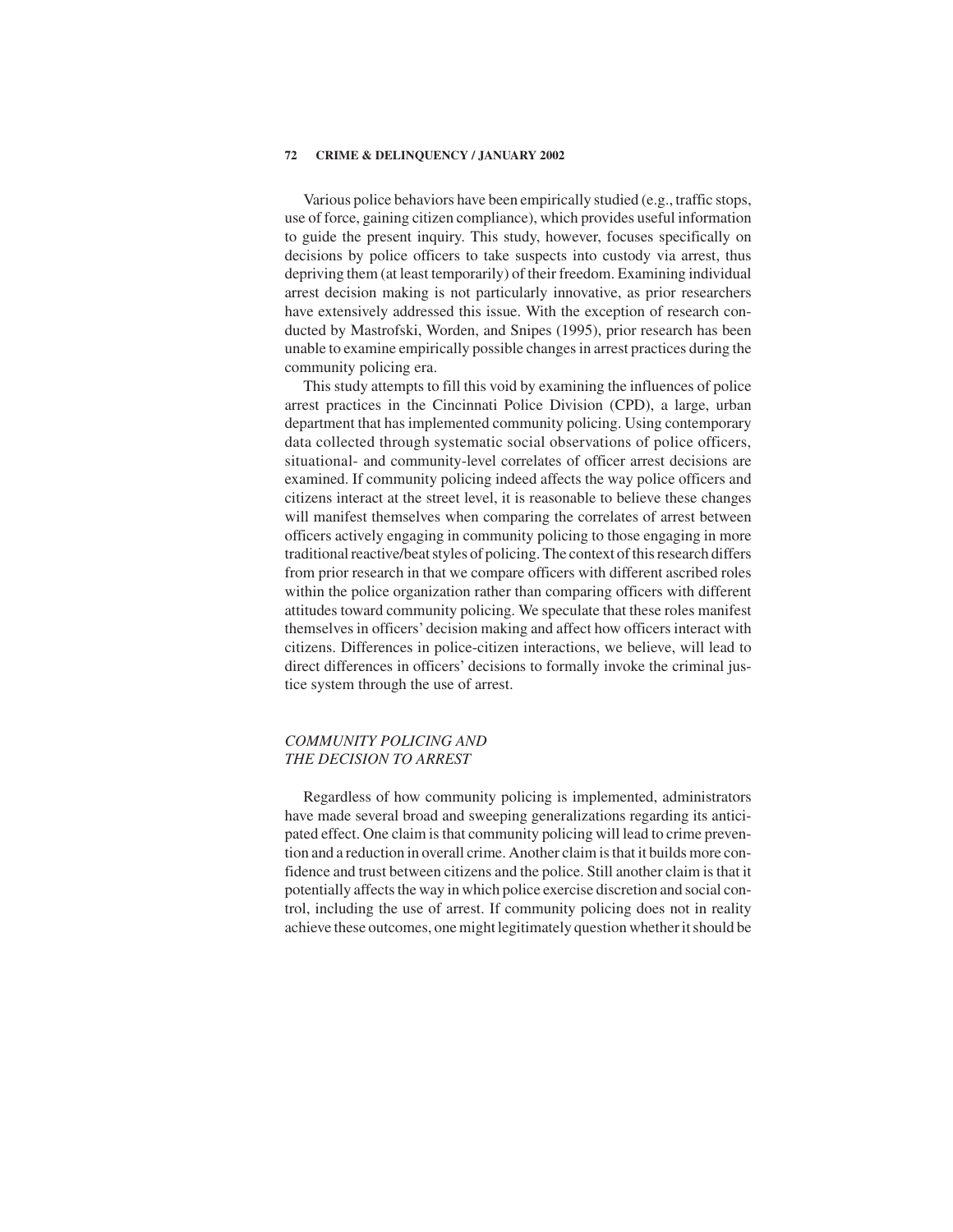continued as the preferred method of service delivery. In other words, without realizing these outcomes, community policing is merely symbolic and represents more "rhetoric than reality" (Bayley, 1988).

Discussing its central philosophical themes, Cordner (1995) remarked that under community policing, the general goals of policing broaden to include more non–law enforcement tasks. It also encourages differential enforcement contingent on community values and norms. This differential policing will primarily affect the manner in which officers address minor offenses, local ordinances, and disorders. The types of interactions and encounters in which officers and citizens engage would also most likely change. Furthermore, police should use community residents to set priorities and reinforce neighborhood values. As such, it is plausible to infer that there will be an increase in the quantity and quality of police-citizen interactions and thus a change in the relationship between the police and the public (Eck & Rosenbaum, 1994; Goldstein, 1987; Skolnick & Bayley, 1987). What remains largely unknown, however, is how community policing is translated into practice, how it has affected policing at the street level, whether it has changed the way police officers and members of the public interact, and whether arrest decisions by community policing and beat officers are premised on the same factors.

Can researchers and administrators expect the arrest practices of officers to change under the implementation of community policing? Admittedly, this is a difficult question. One possible assertion is that the decision to arrest will not differ between officers practicing traditional policing and those practicing community policing. This may be due to the fact that community policing does not change the basic nature of policing, and officers' discretion is constrained by the nature of crime, the law, and occupational socialization. In contrast, a number of theoretical assertions have been offered that suggest community policing may influence arrest decisions. For example, assignment as a community policing officer might encourage underenforcement of the law in an effort to build community partnerships that might be compromised by more aggressive policing tactics (Bayley, 1988). Alternatively, officers practicing community policing may make more arrests for relatively minor infractions (Bratton & Knobler, 1998; Wilson & Kelling, 1982). Central to the discussion of these hypotheses is how community policing is defined and implemented within departments.

Mastrofski and his colleagues (1995) have suggested that community policing may be generally defined and implemented as three different models: broken windows, community-building, and problem-oriented policing. They described the broken windows model as stressing aggressive enforce-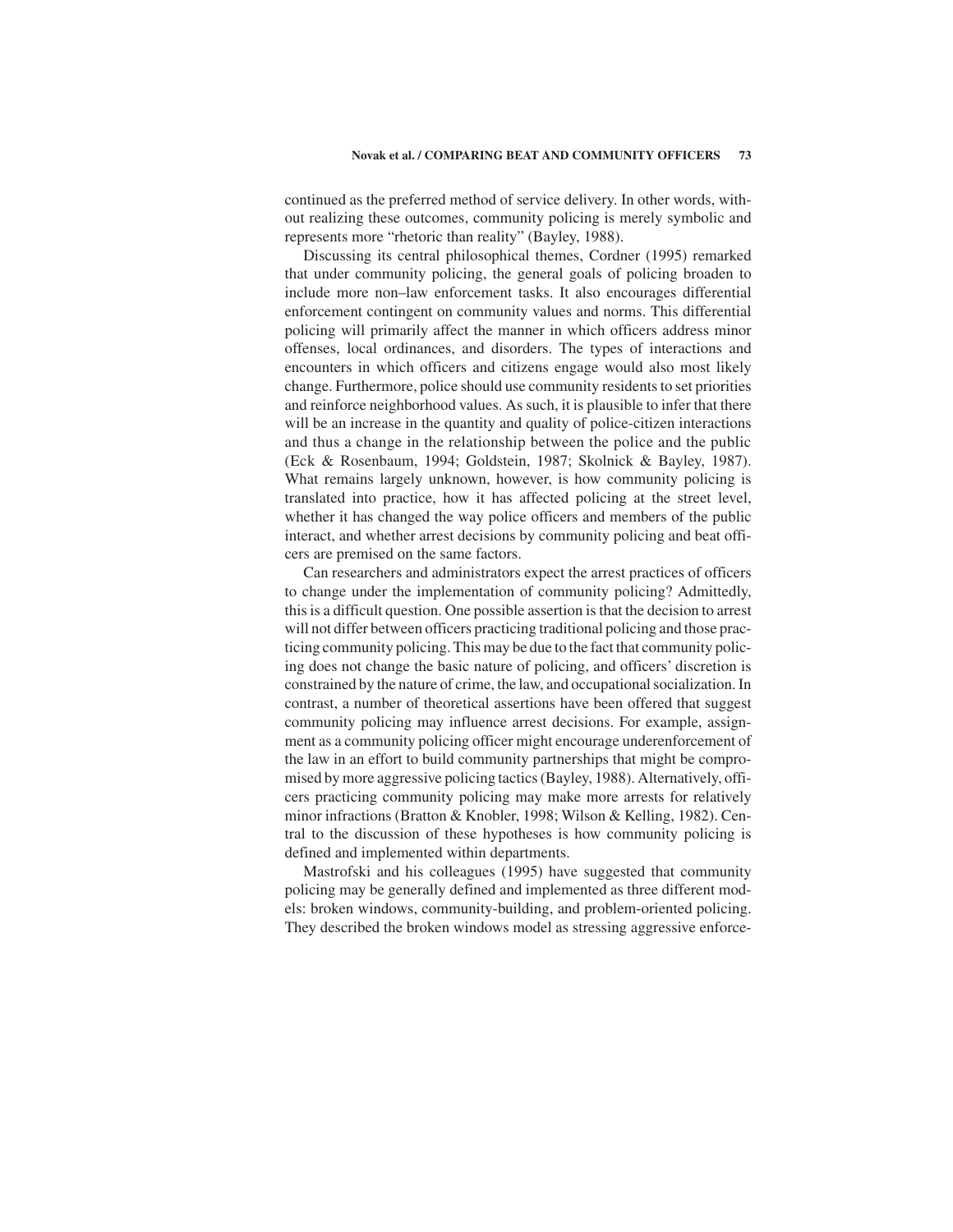ment of minor crimes and disorders and suggested that this approach "might increase the total number of arrests" but also might "decrease the probability of arrest in some situations because officers are to intervene at lower thresholds of disorder and to use intrusions short of arrest" (p. 540; also see Crank, 1994). In contrast, they described the community-building model as focusing on crime prevention, victim assistance, and the building of rapport with citizens, while it "deemphasizes law enforcement activities" (Mastrofski et al., 1995, p. 540). Last, they described the problem-oriented policing model as using a number of tactics to address the underlying causes of problems. Accordingly, advocates of this model "urge police to invoke the criminal sanction more sparingly and to give greater play to other methods" (Mastrofski et al., 1995, p. 541). Collectively, these hypotheses suggest that police departments implementing aggressive order maintenance models of community policing should expect increases in the use of arrest, whereas those departments implementing community-building and/or problem-solving models should expect decreases in the use of arrest.

Although none of these assertions have been thoroughly subjected to empirical scrutiny, there exists some evidence that suggests community policing policies do influence officers' arrest decisions. Mastrofski and colleagues (1995) examined the arrest decisions of officers who reported both favorable and unfavorable attitudes toward community policing within a department that had implemented the community building model of community policing (Richmond, Virginia, police department). They found that officers with more favorable attitudes toward community policing were "more selective in making arrests" compared to those officers with less favorable attitudes. Moreover, they reported that arrest decisions for officers with less favorable views toward community policing were more strongly influenced by legal characteristics compared to those with positive views. Neither group, however, was strongly influenced by extralegal factors. They concluded that "in a time of community policing, officers who support it do manifest some arrest decision patterns distinguishable from those of colleagues who adhere to a more traditional view of law enforcement" (p. 539). These researchers, however, were unable to thoroughly describe the arrest patterns for officers with positive views of community policing, commenting, "community-oriented officers 'march to the beat of a different drummer' . . . but our model gives a poor account of that 'beat'" (p. 556). Their results indicate that although we know much about officers' decision making prior to the implementation of community policing initiatives, factors influencing officers' discretion in the era of community policing are open for debate.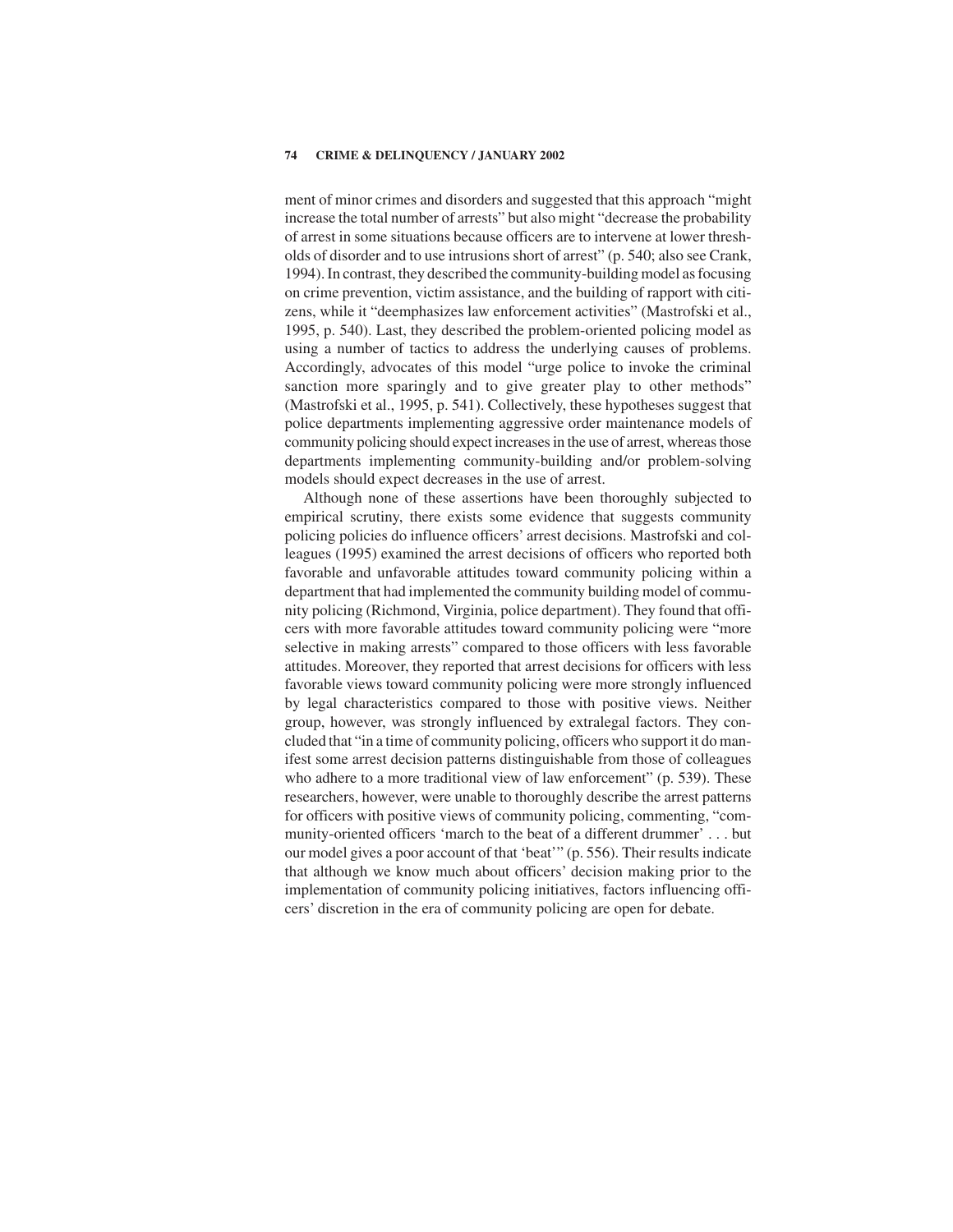# *CORRELATES OF ARREST IN THE COMMUNITY POLICING ERA*

A great deal of prior research has examined the factors that influence officers' decision making, particularly officers' decisions to arrest. Directly related to the present inquiry is the influence of organizational assignments (as community or beat officers) on officer behavior. We expect that organizational assignment as community policing officers will result in behavioral differences when compared to beat officers. Indeed, recent research examining the time officers spent conducting community policing activities, problemsolving activities, and encounters with citizens suggested that officers with community policing assignments spent "less 'face time' with the public and more time 'behind the scenes'" (Parks, Mastrofski, DeJong, & Gray, 1999, p. 514) when compared to 911 responders. We further expect that differences in assignments will influence officers' decisions to arrest directly and indirectly through other correlates of police behavior, including legal factors, situational factors, and community context.

## *Situational Factors*

Reviews of police research generally suggest that legal variables (e.g., seriousness of the offense, amount of evidence, the presence of a weapon, etc.) have a relatively strong and consistent influence over officer decision making vis-à-vis suspects (Black, 1971; Black & Reiss, 1970; Smith, 1984; Smith & Klein, 1983; Smith & Visher, 1981; Smith, Visher, & Davidson, 1984; Sykes, Fox, & Clark, 1985; Worden, 1989). One might speculate that legal variables will have a significant influence over officers' behavior regardless of community policing. Ultimately, community policing officers are still police officers who have been socialized within the same organization, with similar constraints, expectations, rewards, and so forth as their counterparts. Thus, legal factors may have equal influence regardless of assignment. Mastrofski et al. (1995), however, found that offense seriousness was not significantly related to arrest decisions for officers with positive attitudes toward community policing. They argued that the behavior of officers who embrace community policing may be influenced by information beyond legal factors.

The research available on the influence of other situational variables (i.e., characteristics of the suspect, characteristics of the victim, characteristics of the situation) over police behavior has been somewhat mixed. Particularly controversial is the potential effect that suspects' characteristics have over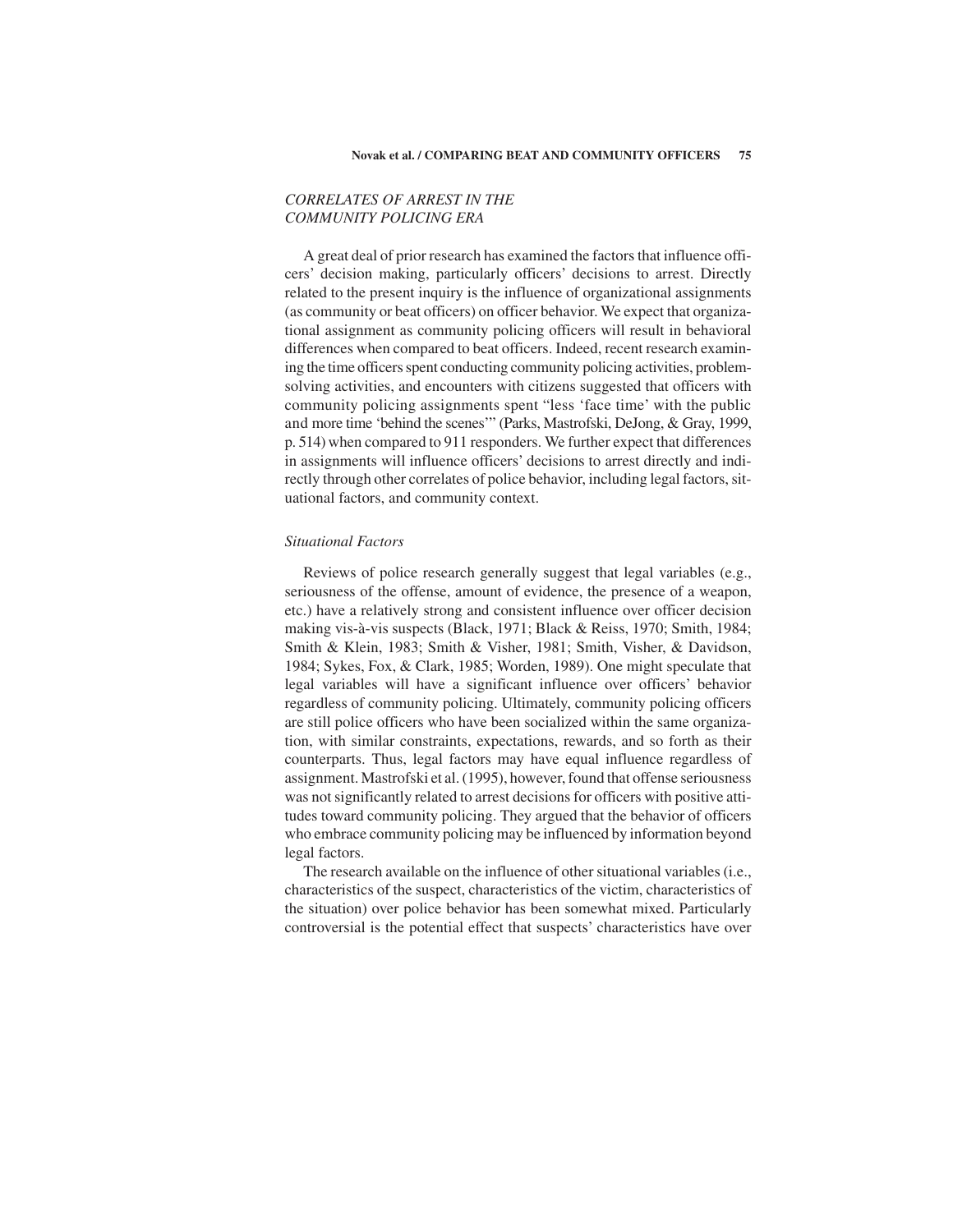police behavior. Whereas some researchers have reported that citizens encountered by police who were racial minorities (Lundman, 1979, 1998; Smith et al., 1984; Smith & Klein, 1984; Smith & Visher, 1981), male (Visher, 1983; Worden & Shepard, 1996), juvenile (Black, 1976; Mastrofski et al., 1995), disrespectful (Engel, Sobol, & Worden, 2000; Lundman, 1994, 1996a, 1996b, 1998; Worden & Shepard, 1996), and intoxicated (Engel et al., 2000; Mastrofski et al., 1995) were significantly more likely to be arrested, other research suggests that these extralegal factors do not have a strong influence over officers' behaviors (Klinger, 1994, 1996a, 1996b).

One of the concerns surrounding the implementation of community policing is the influence that suspects' characteristics might have over officers' behavior as discretion is increased through innovative strategies and organizational changes associated with community policing. As Bayley (1988) warned, "community policing may weaken the rule of law in the sense of equal protection and evenhanded enforcement" (p. 231). As a result, one might speculate that suspects' characteristics would have a stronger influence over officers' behavior in the community policing era. Alternatively, because of their closer and consultive relationship with citizens, community officers may look beyond certain discriminatory factors. These factors may matter less in predicting encounter outcomes for community officers due to higher levels of tolerance toward unconventional citizens or those citizens generally considered by police to be less respectable (e.g., juveniles, minorities, lower income and homeless persons, mentally disordered persons, etc.). In addition, due to the relationship community officers enjoy with citizens, they may be more predisposed to follow citizens' requests and preferences, which have been shown in past research to influence officers' behavior (Mastrofski, Snipes, Parks, & Maxwell, 2000; Smith & Klein, 1983, 1984; Smith & Visher, 1981; Worden, 1989; Worden & Pollitz, 1984).

In addition, other characteristics of the social setting may influence arrest. Community officers may be more successful in negotiating what Sykes and Brent (1980) described as definitional or imperative regulation. If citizens comply with officers' requests, the escalation of control often stops. If citizens are noncompliant, however, the encounter intensifies and officers often rely on coercive control of the citizen through legal sanction, arrest, or use of force. Community policing officers may be more likely to secure compliance from citizens for a number of reasons. First, the "police and the public are encouraged to become closely acquainted so that they will be mutually accountable" (Mastrofski, Snipes, & Supina, 1996, p. 270); therefore, community police officers should have more nonthreatening interactions with citizens. Second, community officers are assigned to communities over a long period of time to build rapport, which might translate into a lesser need for the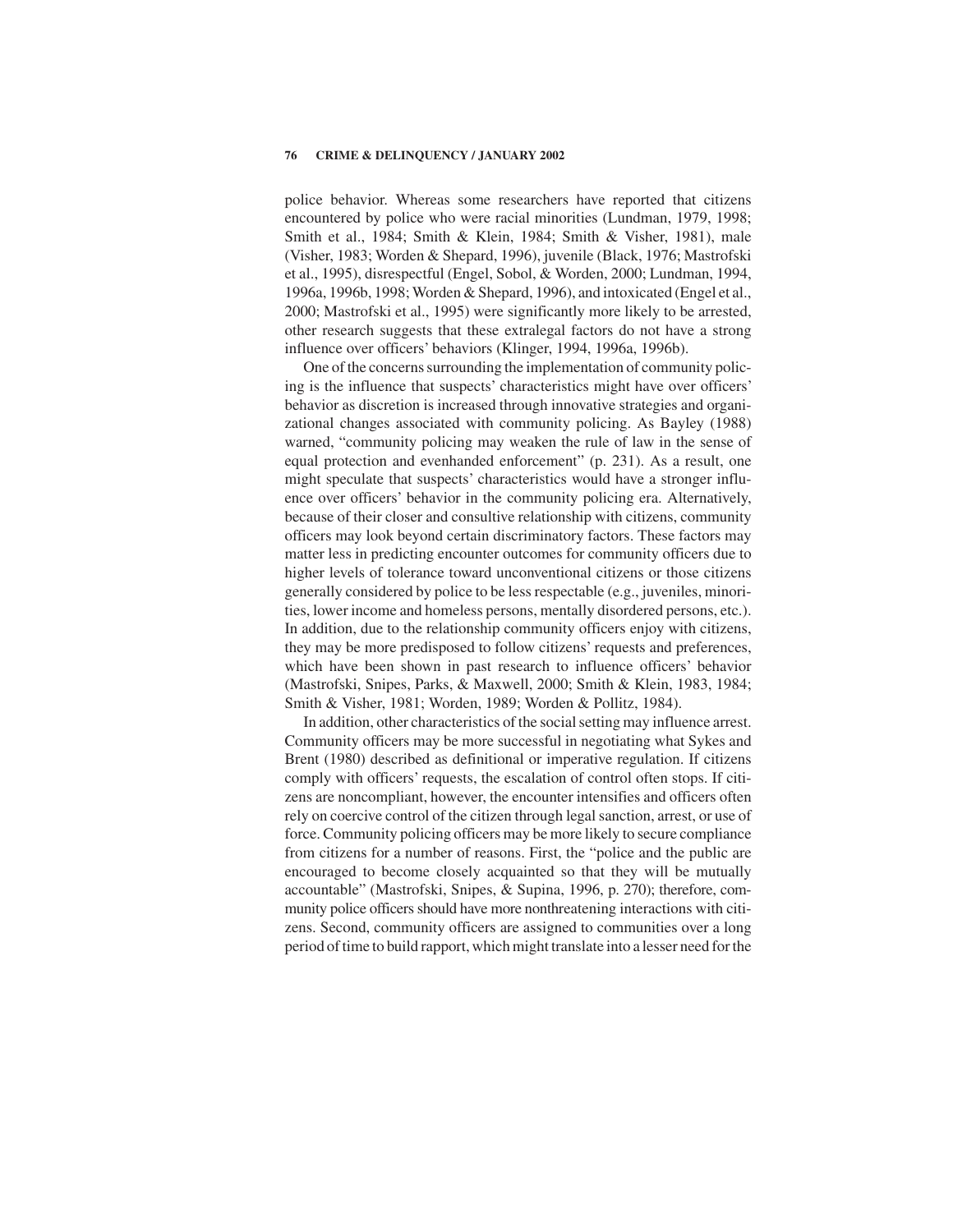### **Novak et al. / COMPARING BEAT AND COMMUNITY OFFICERS 77**

use of coercive techniques. Beat officers, although assigned to the same district for a long period of time, are not necessarily assigned to the same community on a daily basis because their beat assignment may vary. Thus, community officers, by virtue of their assignment, are provided a greater opportunity to get to know community residents on a more intimate level, and this should in turn allow for the officer to me more successful in gaining complaisance during encounters with the public. In short, citizens may grant compliance to community officers, whereas beat officers may not be able to attain this imperative regulation. The only evidence addressing this hypothesis reported that officers' attitudes toward community- oriented policing did not have a significant effect on the likelihood of citizen compliance (McCluskey, Mastrofski, & Parks, 1999). However, this research measured officers' attitudes but not their assignment as community policing or traditional beat officers.

## *Community Context*

Variations in the neighborhood context of police-citizen encounters may also influence police officer behavior. There are at least two rationales for examining the effects of neighborhood-level characteristics on officer behavior. First, there is a hypothesized relationship between levels of neighborhood informal social control and the exercise of formal social control by police officers. Essentially, in communities where there is less informal social control, there is a greater need for formal social control, such as official police intervention (Bursik, 1986; Schuerman & Kobrin, 1986). Second, citizen expectations of police officer priorities have been found to differ based on racial and economic characteristics of communities (Alpert & Dunham, 1988; Alpert, Dunham, & Piquero, 1997; Skogan & Hartnett, 1997). As such, communities differ in what they desire police officers to do and the priorities police officers should promote. In short, neighborhood disorganization may have a significant and positive influence on the arrest practices of traditional officers but may not manifest itself for community policing officers.

Community context may influence officers'behavior in one of two different ways. On one hand, police-citizen encounters occurring in neighborhoods characterized by high levels of disorganization (i.e., high residential mobility, single-parent households, poverty, racial heterogeneity, and renteroccupied households) may involve a greater use of legal dispositions because local informal social control mechanisms may be weak. On the other hand, police-citizen interactions in disorganized communities may elicit a less vigorous response from officers. Klinger (1997) hypothesized that within police districts with higher rates of crime, a low level of deviance or less serious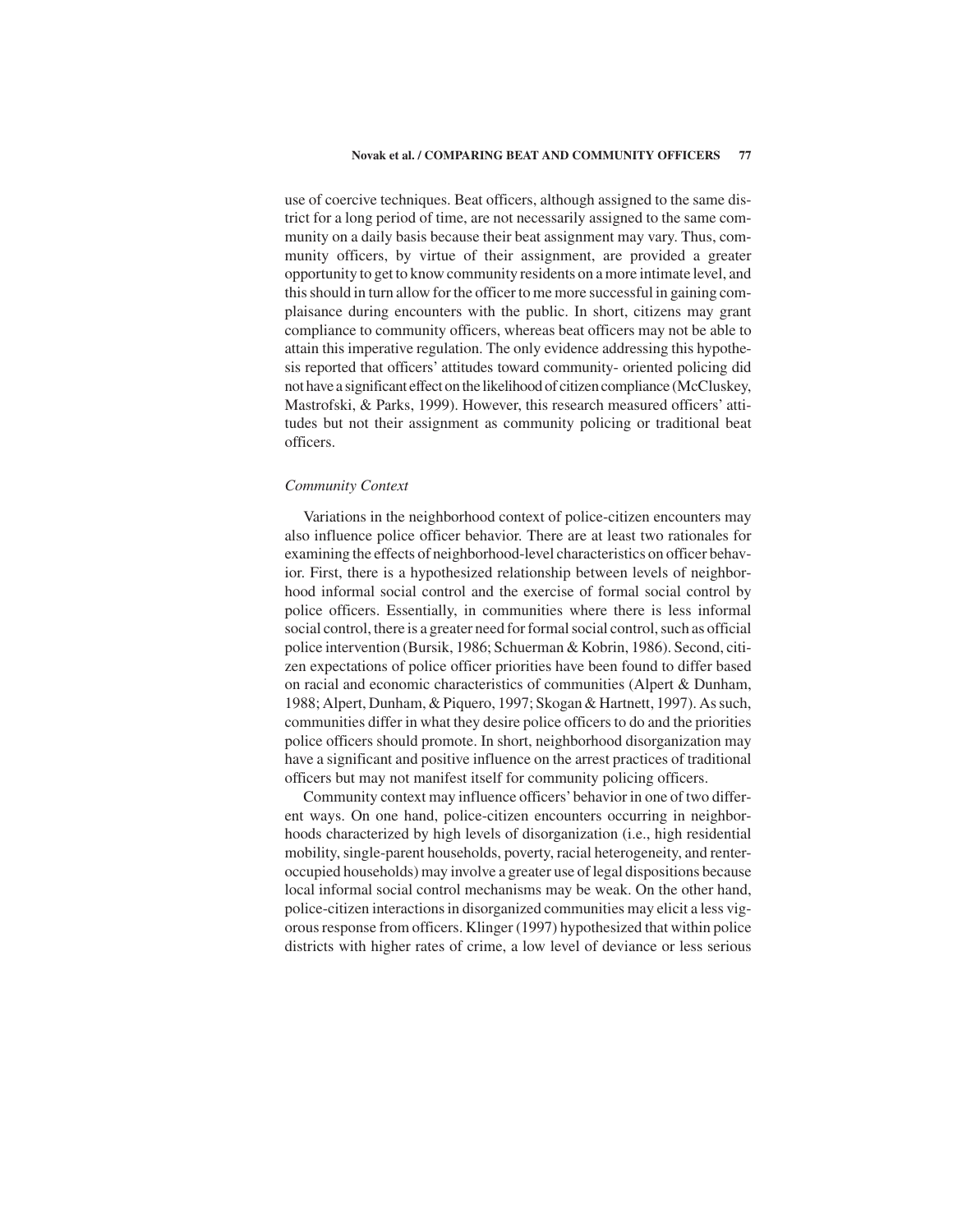crimes may be met by informal police responses. In other words, crimes occurring in high-crime-rate or disorganized areas would evoke a more lenient response. In communities where there are high levels of crime, officers may be less likely to initiate an arrest for relatively minor crime because the action may not have violated a threshold for conduct in that community. Thus, officers would be less likely to arrest a citizen in this community and more likely to issue a warning, command the citizen to cease the behavior, or use some other type of order-maintenance technique. He suggested that district-level work norms influence how officers would respond to deviance with alternatives beyond arrest.

Extant research on the relationships between structural characteristics and arrest is inconsistent. For instance, racial conflict theory stated that racial minorities are seen as threats to the majority as well as local agents of formal social control (Black, 1976; Brandl, Chamlin, & Frank, 1995; Turk, 1969). Citizens encountered by police in communities with high economic distress have been found more likely to receive coercive dispositions (Smith, 1984; Smith et al., 1984; Smith & Klein, 1984). Finally, single family households represent decreased levels of guardianship and observation of persons in the community, particularly juveniles. This factor has been found to be related to increased crime rates, lower levels of informal social control, and greater opportunity for offending and victimization.

Although the above review suggests that community characteristics influence the behavior of officers engaging in traditional, incident-driven policing, it is unknown if community context influences the behavior of officers practicing community policing. Because community policing implies that officers will become closer to citizens and will better understand community norms, community factors that have in the past influenced arrest dispositions may not have the same effect in encounters involving community officers.

# *Limits of Existing Research*

Although prior research on officer behavior has contributed significantly to our understanding of police-citizen encounters, several limitations exist. First, many of the conclusions that have been drawn and the conventional wisdom that has been established regarding the correlates of police behavior are based on data collected before the shift to community-oriented policing. As Fyfe (1996) acknowledged regarding the generalization of findings from studies conducted in the late 1970s through the mid-1980s, "all that has happened to policing since collection of the data that now form the conventional wisdom makes it unwise to generalize from them to either 1985 or the pres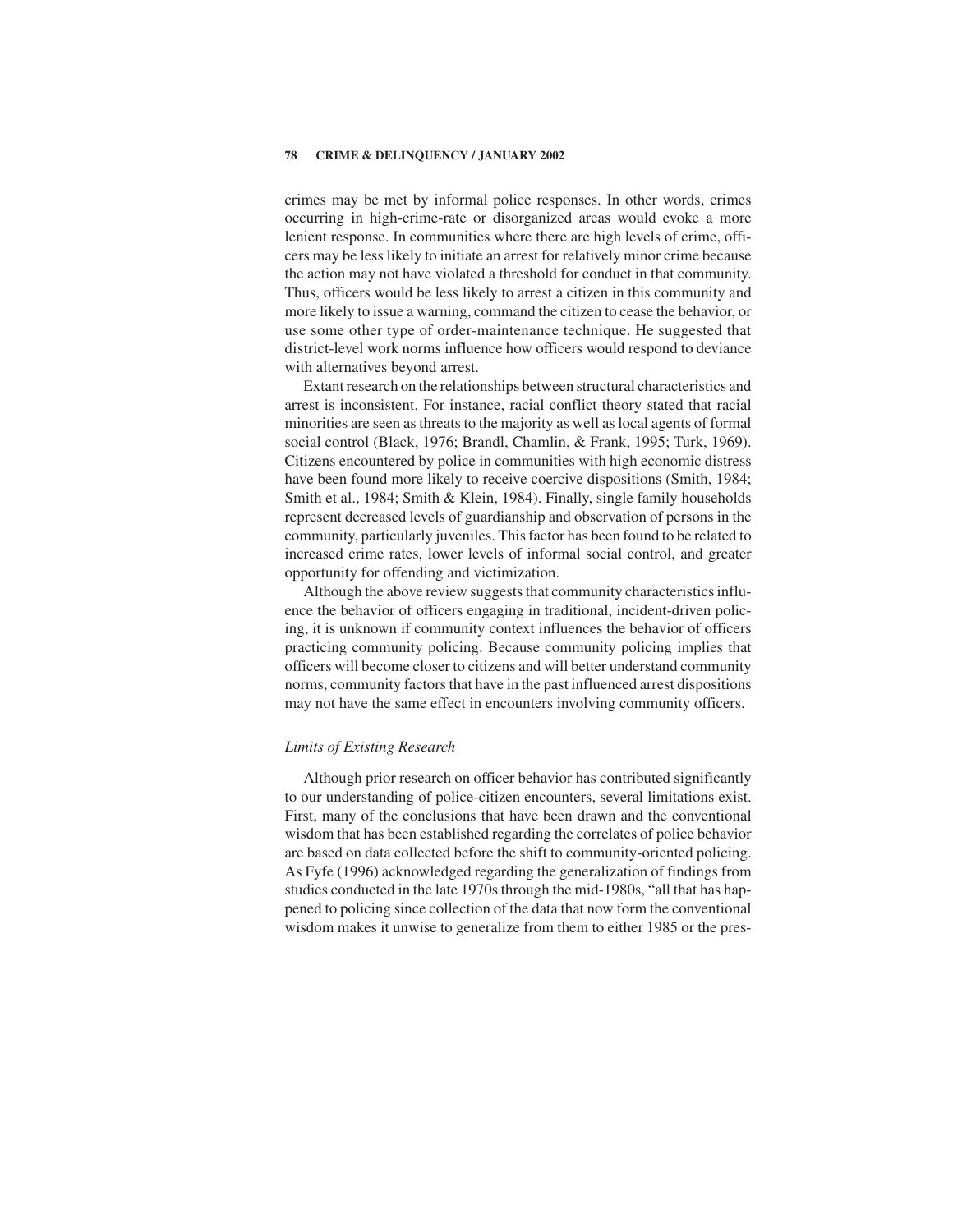ent" (p. 339). Indeed, contemporary empirical research supports contentions that officers who believe in the underlying concepts of community policing use different decision-making structures than their counterparts when deciding whether to arrest citizens (Mastrofski et al., 1995); therefore, correlates that previously were found to predict behavior may differ between officers practicing community-oriented policing and officers performing more traditional reactive policing.

Second, because community-oriented policing suggests that a closer relationship exists between the police and citizens, police may be interacting with their constituents on a more intimate level than before. This, coupled with the long-term orientation of patrols in neighborhoods, may minimize the importance of citizen characteristics in arrest decisions and encounters more generally because community officers are likely to have more information about the citizens they encounter and may be less likely to rely on ascribed traits. Alternatively, as some critics of community policing have speculated, this intimate connection with the community might serve to enhance officers' decision making based on suspects' characteristics. The current research available has not adequately tested these hypotheses.

Third, prior operationalizations of neighborhood may have been imperfect (Klinger, 1997). Research stated that the neighborhood should serve a locally relevant function and that the members should share common interests and beliefs (Duffee, 1990; Flynn, 1998; Hillery, 1955). Extant research has operationalized neighborhood as larger, arbitrary, macrogeographic units, such as police beats, census block groups, or enumeration districts (see Smith, 1986). The use of neighborhoods, which exert their own political influence on local government, may yield differing results when examining the influence of community-level variables on police officer behavior.

Finally, the findings reported from the only empirical study available that has addressed some of these issues during the community policing era— Mastrofski et al. (1995)—are somewhat limited. This research did not examine the differing influences of community factors on officers' behavior. For reasons articulated above, we believe this to be an important omission.

Furthermore, the research conducted by Mastrofski and his colleagues (1995) explored variations in arrest practices between officers who expressed favorable or unfavorable attitudes toward community policing. Prior to this research, however, police research has been unable to establish a strong relationship between police officer attitudes and behavior (Meyers, Heeren, & Hingston, 1989; Smith & Klein, 1983; Snipes & Mastrofski, 1990; Stith, 1990; Worden, 1989). Indeed, the influence between officers' attitudes and behavior has been continually questioned. Therefore, one might expect that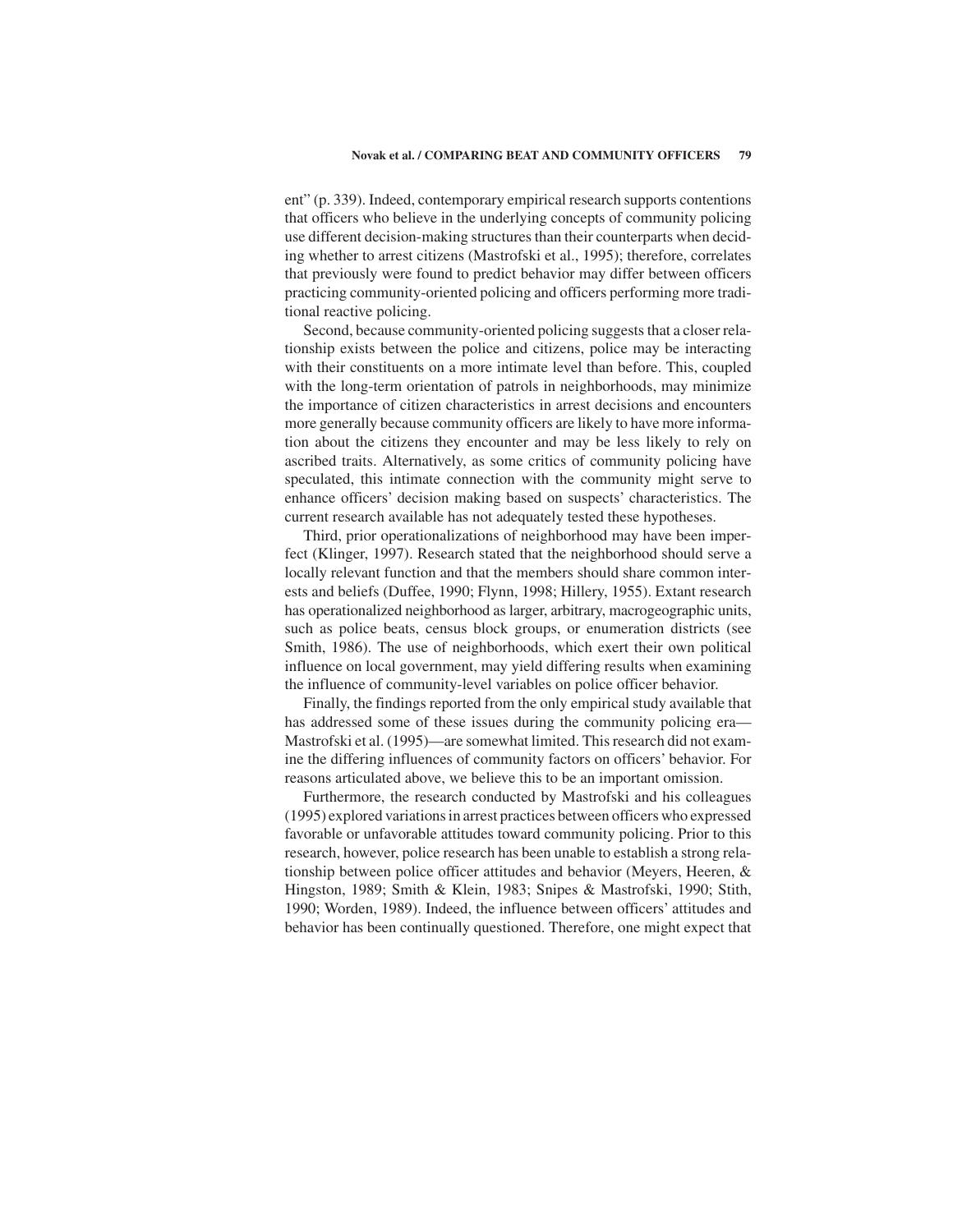organizational assignments as community policing officers (although certainly correlated with officers' attitudes toward community policing) might be a stronger measure of officers' behavior.

These limitations are addressed in the present inquiry. Using contemporary data collected from a department actively engaged in community policing, this article examines the correlates of arrest, including situational and community characteristics. The logistical regression analyses examine the factors related to the arrest decision between officers assigned as community police officers and those engaged in traditional beat style of policing.

## *METHOD*

# *Research Site*

Data for this study were collected from systematic observations of officers from the CPD. The CPD is the largest police agency within Hamilton County, Ohio, with 996 sworn officers. It is a full-service police department serving a city of approximately 364,000 citizens, including an African American population of 37.9%. In 1991, the department began implementing community policing on a limited scale and was expanded to every community in the city by 1994 (for more information, see Frank, Brandl, & Watkins, 1997).

All officers who participated in this study were assigned to the Patrol Bureau at the time of observation. The first type of officers observed was beat officers. These officers typically performed all duties associated with traditional line-level police officers, particularly responding to calls for service. The second type of officers observed was community-oriented policing (COP) officers. These officers were assigned to a specific community (or in some cases, several communities) and were expected to perform community policing functions, including becoming acquainted with citizens in their assigned neighborhood, identifying neighborhood problems, forging partnerships with citizens to develop solutions to neighborhood problems, networking with local service agencies to assist in problem solving, representing the division at community meetings, preparing and sharing crime statistics with citizens, conducting security surveys, and developing initiatives to improve opportunities for youth, along with some of the general duties common to all officers in the Patrol Bureau. To facilitate the performance of these duties, community officers did not rotate shifts or neighborhoods and were largely freed from responding to calls for service.<sup>1</sup> Administrators described community policing in Cincinnati as focusing on community building; however, in practice, community policing could be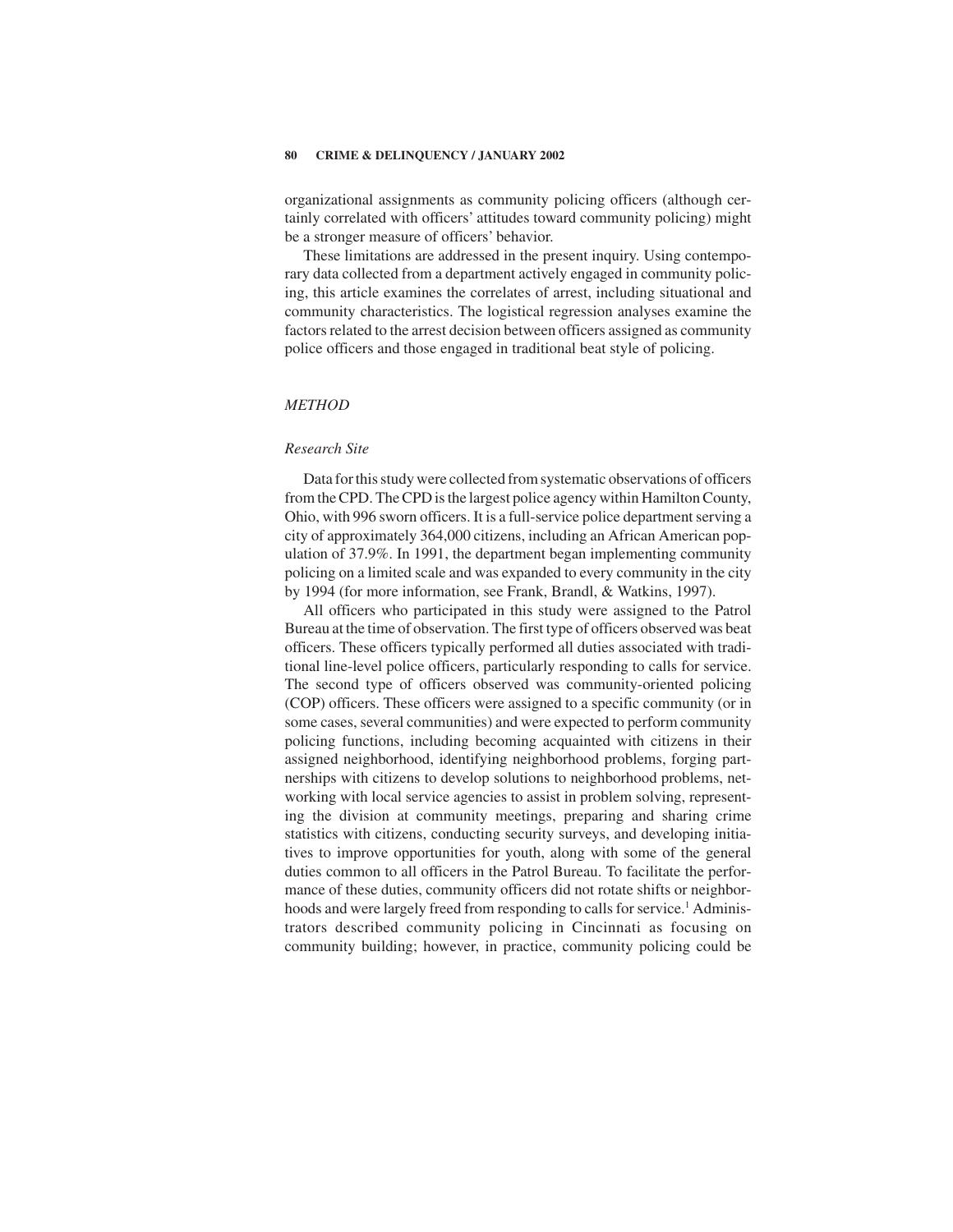more accurately described as a hybrid between community building and problem solving. Incidentally, these two ingredients (community building and problem solving) are the same two factors identified by the Community Policing Consortium (1994) required to institute community policing. Officers were largely left to their own devices regarding the delivery of services and the modification of tactics according to community conditions and the demands of residents.

# *Data*

Data used in this study came from two different sources: social observations of police officers and the U.S. Census. Between April 1997 and April 1998, trained observers conducted observations during 442 shifts with CPD officers. The division's organizational arrangement could be considered as specialist in nature in that officers were assigned as either community policing officers or beat officers in each neighborhood in the city. Observations were conducted with both COP and beat officers.

Because extant literature suggests that officers'routines and behavior may vary by neighborhood characteristics, we sought to observe COP and beat officers in similar environmental contexts to make direct comparisons. COP officers and beat officers worked in the same beats and neighborhoods, so both COP officers and their complementary beat officer were observed. COP and beat officers observed in this study had similar demographic characteristics, including gender (COP: 80% male; beat: 83% male), race (COP: 52% White; beat: 65% White), and length of service (COP:  $\bar{x} = 7.65$ ; beat:  $\bar{x} =$ 6.42). Cincinnati contains 52 designated neighborhoods that are well defined both politically and geographically.<sup>2</sup> A random sample of 32 COP officers was selected for inclusion in the study. Because COP officers work either first shift (7:00 a.m. to 3:00 p.m.) or second shift (3:00 p.m. to 11:00 p.m.), observations of beat officers were also constrained to these time periods. Trained researchers accompanied COP officers during 206 shifts and beat officers during 236 shifts, observing 1,103 and 1,568 police-citizen encounters, respectively.<sup>3</sup>

To identify structural differences in communities, block group–level data were collected from the 1990 census. Community boundaries were obtained from the CPD, whose officers realigned assignments, beats, and districts to conform to the neighborhood parameters designated by the city planning commission. Maps obtained from the police division were compared with block group census maps to determine block groups that corresponded with neighborhoods in Cincinnati. These group data were aggregated to the neighborhood level.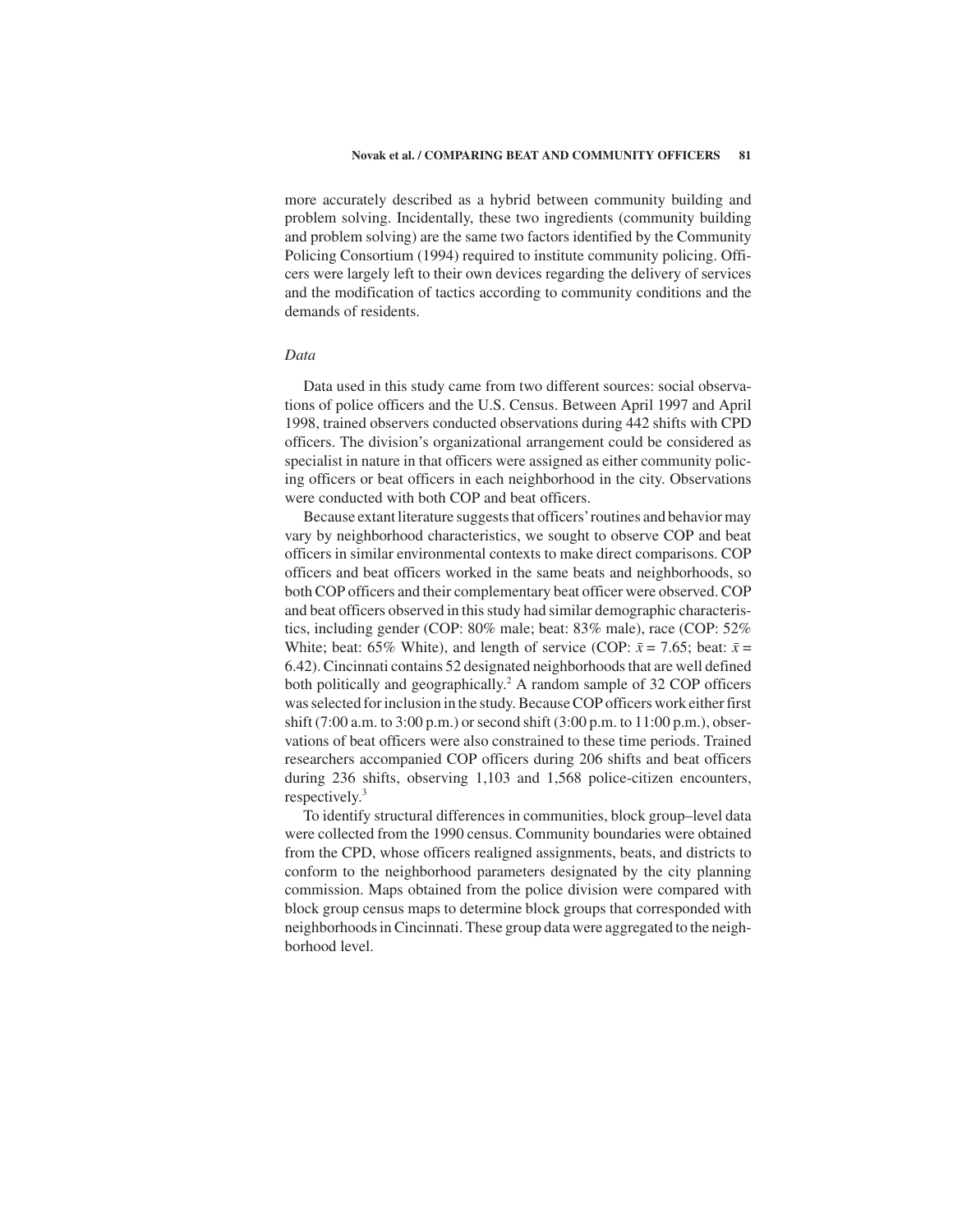The unit of analysis for this study was the interaction between the police and a member of the public. Certainly, not all interactions between the police and the public end in arrest, and in fact, not all encounters could be reasonably expected to end in arrest. This sample consists of encounters where probable cause to believe the citizen committed a criminal offense was present during the encounter.<sup>4</sup> Of the 1,103 interactions between COP officers and citizens, there were 104 interactions where probable cause was present. Of the 1,568 interactions between beat officers and citizens, there were 230 involving probable cause.

### *Variables*

Table 1 presents the descriptive statistics for the variables used in this analysis.<sup>5</sup> The dichotomous dependent variable indicates whether the officer arrested any citizen involved in the encounter. The officer's assignment is measured as a dichotomous variable, where  $0 =$  community policing officer and  $1 =$  beat officer. Situational-level correlates include two legal variables, offense seriousness and evidence critera. Offense seriousness is measured on a 2-point scale, in which  $0 =$  minor offenses or misdemeanors and  $1 =$  serious offenses or felonies.6 The evidence variable is measured as an additive scale ranging from 0 to 4 based on the amount of evidence present at the encounter. Four different types of evidence are included: (a) whether the officer observed the citizen engage in an illegal act or viewed circumstantial evidence of an illegal act, (b) whether the officer observed physical evidence that implicated the citizen to an offense, (c) whether the officer heard claims from others that implicated the citizen in an offense, and (d) whether the officer heard the citizen confess to the offense.<sup>7</sup>

Citizens' demographic characteristics are measured as dichotomous variables, including gender (0 = male, 1 = female), race (0 = White, 1 = non-White), and age  $(0 = nonjuvenile, 1 = juvenile)$ . Demeanor is also measured as a dichotomous variable, whereby  $0 =$  deferential or civil and  $1 =$  moderately or highly disrespectful.<sup>8</sup> Interaction-phase crime (Klinger, 1994) is measured as whether the citizen engaged in criminal activity during the encounter, such as assaulting another citizen, assaulting the officer, fleeing from the officer, or resisting arrest  $(0 = no interaction-phase crime, 1 = interaction-phase$ crime). In addition, whether the officer exercised order maintenance techniques during the encounter ( $0 =$  no order maintenance techniques used,  $1 =$ officer attempted order maintenance) $9$  as well as whether the citizen complied with these directives  $(0 = \text{citizen combined with directives}, 1 = \text{citizen})$ did not comply with directives) are also included in the analysis. The rationale is if the officer attempted to direct the citizen to do some act, the officer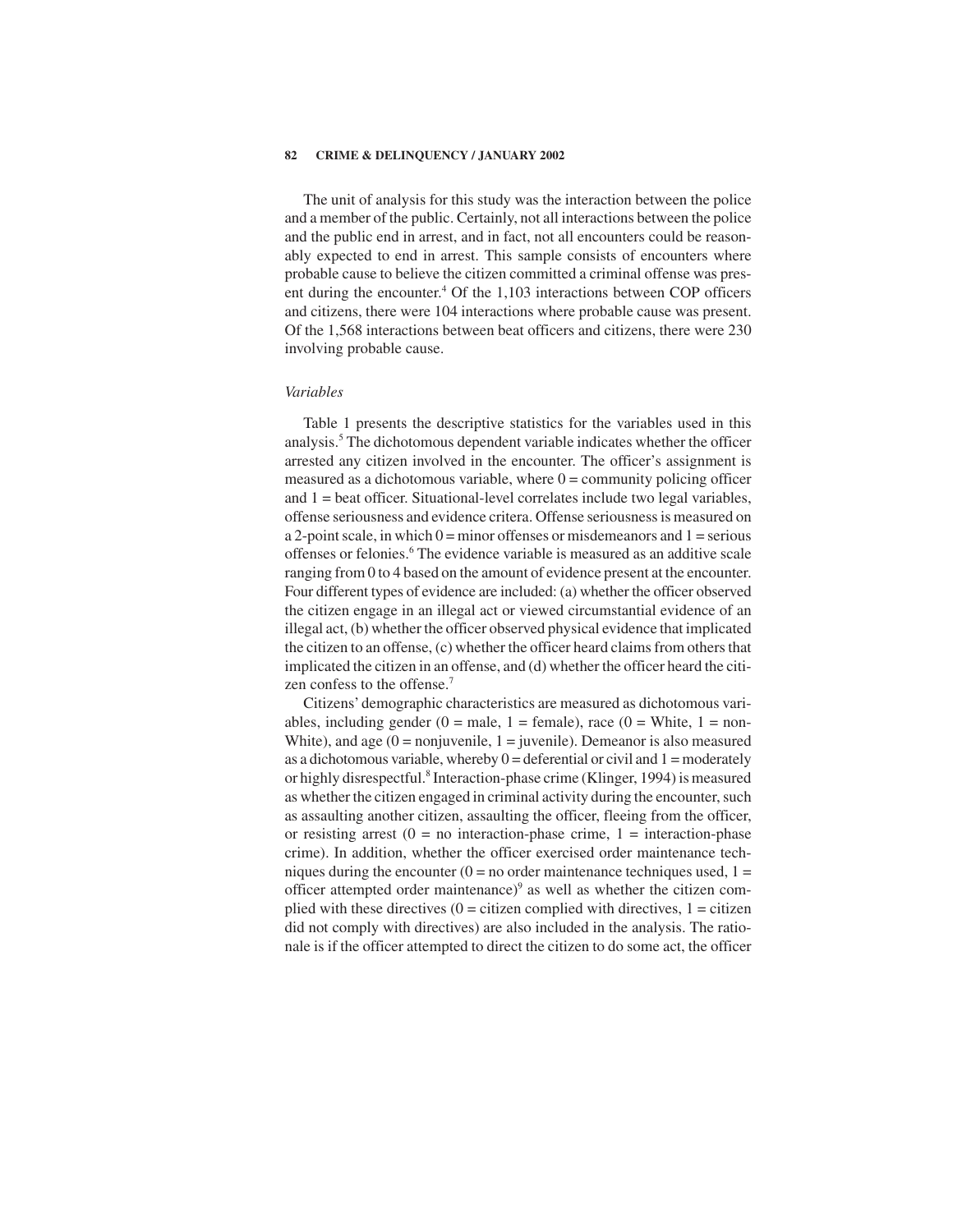|                    |                                 |            | Frequency            |                                                    |                   |  |  |
|--------------------|---------------------------------|------------|----------------------|----------------------------------------------------|-------------------|--|--|
|                    | Values                          |            | Beat<br>Officers (1) | Community-<br>Oriented<br>Policing<br>Officers (0) |                   |  |  |
| Dependent variable |                                 |            |                      |                                                    |                   |  |  |
| Arrest             | $0 = No$                        | 150        | (65.2)               | 77                                                 | (74.0)            |  |  |
|                    | $1 = Yes$                       | 80         | (34.8)               | 27                                                 | (26.0)            |  |  |
| Situational level  |                                 |            |                      |                                                    |                   |  |  |
| Offense            | $0 =$ Minor offense/misdemeanor | 208        | (90.4)               | 96                                                 | (92.3)            |  |  |
| seriousness        | $1 =$ Serious offense/felony    | 22         | (9.6)                | 8                                                  | (7.7)             |  |  |
| Evidence           | $0 = No$ evidence observed      | 20         | (8.7)                | 4                                                  | (3.8)             |  |  |
|                    | $1 =$ One evidence criterion    | 62         | (27.0)               | 45                                                 | (43.3)            |  |  |
|                    | $2 = Two$ evidence criteria     | 67         | (29.1)               | 30                                                 | (28.8)            |  |  |
|                    | 3 = Three evidence criteria     | 56         | (24.3)               | 20                                                 | (19.2)            |  |  |
|                    | $4 =$ Four evidence criteria    | 25         | (10.9)               | 5                                                  | (4.8)             |  |  |
| Citizen gender     | $0 = Male$                      | 157        | (68.3)               | 85                                                 | (81.7)            |  |  |
|                    | $1 =$ Female                    | 73         | (31.7)               | 19                                                 | (18.3)            |  |  |
| Citizen race       | $0 =$ White                     | 81         | (35.2)               | 40                                                 | (38.5)            |  |  |
|                    | $1 = \text{Non-White}$          | 149        | (64.8)               | 64                                                 | (61.5)            |  |  |
| Citizen age        | $0 = Age 18$ and older          | 191        | (83.0)               | 63                                                 | (60.6)            |  |  |
| (Juvenile)         | $1 =$ Preschool to age 17       | 39         | (17.0)               | 41                                                 | (39.4)            |  |  |
| Citizen            | $0 =$ Deferential               | 182        | (79.1)               | 84                                                 | (80.8)            |  |  |
| demeanor           | $1 = Not$ deferential           | 48         | (20.9)               | 20                                                 | (19.2)            |  |  |
| Interaction-       | $0 = No$ crime                  | 210        | (91.3)               | 91                                                 | (87.5)            |  |  |
| phase crime        | $1 =$ Nonviolent crime          | 20         | (8.7)                | 13                                                 | (12.5)            |  |  |
| Citizen            | $0 = No$                        | 191        | (83.0)               | 92                                                 | (88.5)            |  |  |
| intoxication       | $1 = Yes$                       | 39         | (17.0)               | 12                                                 | (11.5)            |  |  |
| Preference         | $0 = No$                        | 200        | (87.0)               | 95                                                 | (91.3)            |  |  |
| for arrest         | $1 = Yes$                       | 30         | (13.0)               | 9                                                  | (8.7)             |  |  |
| Order              | $0 = No$ order maintenance      | 130        | (56.5)               | 39                                                 | (37.5)            |  |  |
| maintenance        | $1 =$ Order maintenance         | 100        | (43.5)               | 65                                                 | (62.5)            |  |  |
| Noncompliance      | $0 =$ Citizen complied          | 193        | (83.9)               | 96                                                 | (92.3)            |  |  |
|                    | $1 =$ Citizen did not comply    | 37         | (16.1)               | 8                                                  | (7.7)             |  |  |
| Community level    |                                 |            |                      |                                                    |                   |  |  |
| Residential        | Percentage                      |            | $\bar{x} = .52.$     |                                                    | $\bar{x} = .51$ . |  |  |
| Mobility           |                                 | $SD = .08$ |                      | $SD = .08$                                         |                   |  |  |
| Community          | Factor                          |            | $\bar{x} = .72$ .    | $\bar{x}$ = 1.44,                                  |                   |  |  |
| Factor             |                                 |            | $SD = .74$           | $SD = .59$                                         |                   |  |  |
| n                  |                                 |            | 230                  |                                                    | 104               |  |  |

was giving the citizen an opportunity to avoid arrest. Furthermore, if the citizen acquiesced with these commands, there was a diminished necessity for arrest. Successful attainment of imperative regulation should decrease the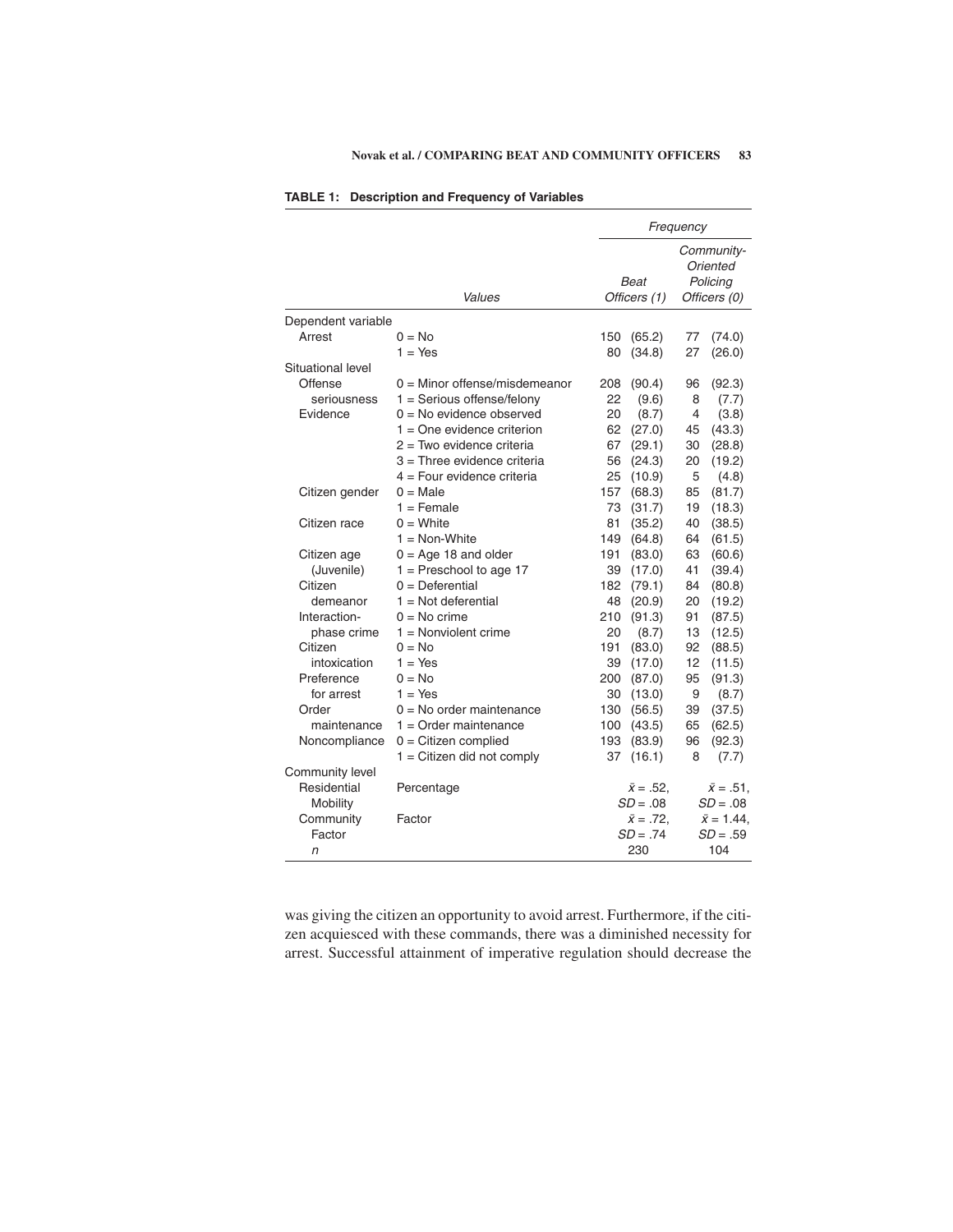likelihood of arrest. Variables also indicated whether citizens displayed any visible signs of intoxication  $(0 = not\;intoxide, 1 = intoxicated)$  and whether a victim/witness preferred arrest  $(0 = no$  preference,  $1 = preference$ for arrest).

Community-level correlates are also described in Table 1. Data were collected on residential stability, economic distress, racial composition, proportion of single family households, proportion of renter-occupied households, and the poverty level of communities.<sup>10</sup> To avoid problems associated with multicollinearity, these community-level variables were factor analyzed. One of these variables, the percentage of the population living in the community for less than 5years (i.e., residential mobility), did not load onto the main factor and therefore is analyzed as a separate variable. The remaining variables were combined into one factor score. Principal components factor analysis indicated that these variables tap the same dimension, with the eigenvalue equal to 3.014. The remaining factors all had eigenvalues of less than 0.668. The total item intercorrelation suggests there is internal consistency with these four items and that they tap the same underlying construct (Cronbach's standardized alpha  $= 0.864$ ). The items addressing community disorganization loaded on the factor between 0.787 and 0.948.

# *Analyses*

In the analyses that follow, a series of logistical regression models are estimated that include situational- and community-level variables. Due to the multilevel nature of the data, hierarchical linear models (HLM) were initially estimated.11 After estimating an unconditional HLM model in which no predictors were included, we were able to estimate the conditional models, which included only unmanipulated situational-level predictors. However, upon examination of the chi-square statistic for the *y* intercept, we observed a nonsignificant value (direct-effects model:  $x^2 = 1.76491$ ,  $p > .05$ ; beat officer model:  $x^2 = 0.12452$ ,  $p > 0.05$ ; COP officer model:  $x^2 = 0.555$ ,  $p > 0.05$ ). This indicates that after accounting for the variation explained by the situational variables, there is no significant amount of variation in the outcome variable left to be explained by the aggregate predictors. Stated differently, conducting a HLM analysis while including both levels of data would not significantly contribute to the prediction in arrest decision making, and therefore, multilevel modeling was not necessary.<sup>12</sup>

Using logistical regression, a direct-effects model was first estimated for the correlates to examine the direct effects of assignment on decisions to arrest. Thereafter, conditional-effects models are estimated for encounters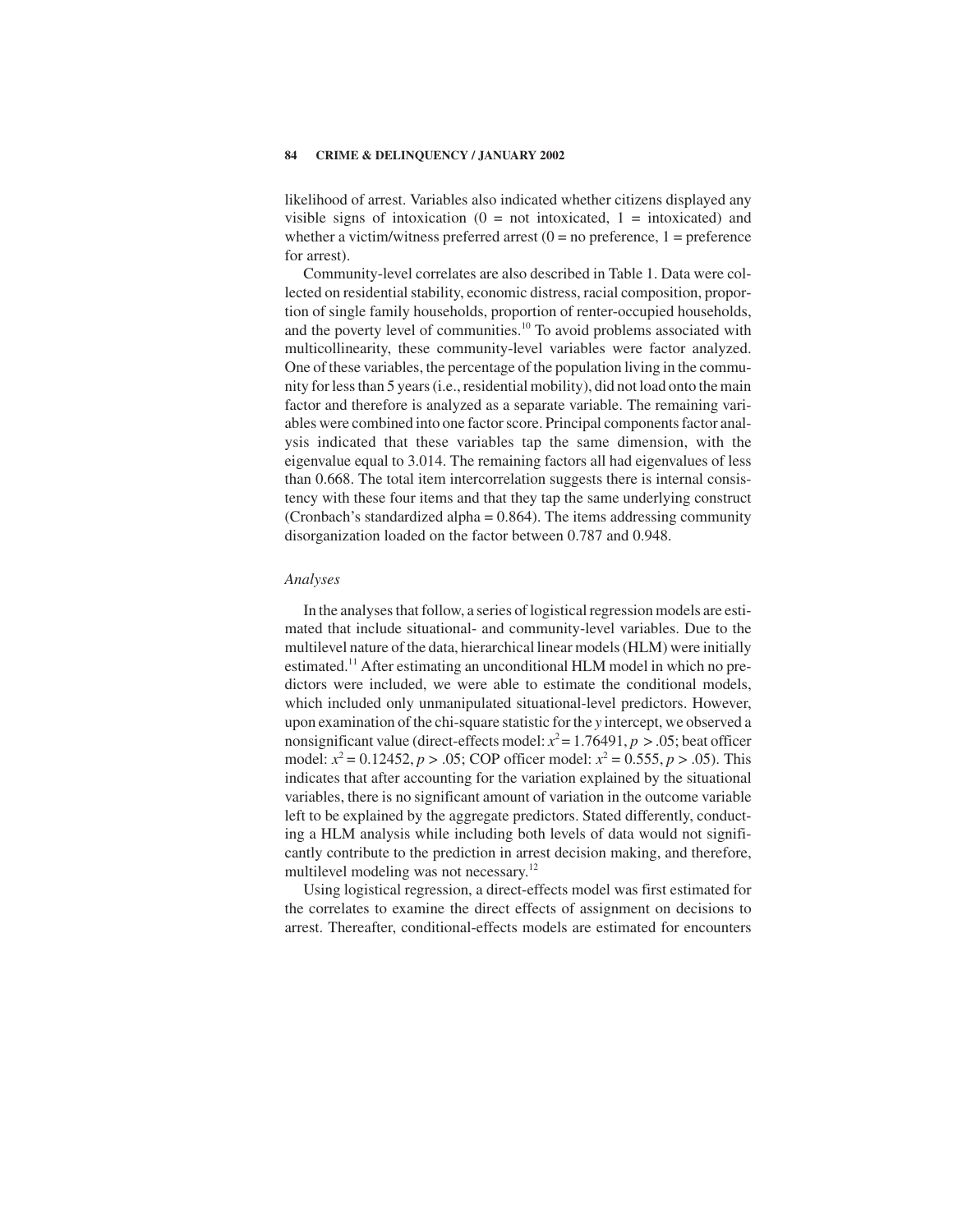involving beat and COP officers separately to examine the interaction effect of assignment on the different correlates of arrest. Finally, comparisons of the coefficients for COP and beat officers were made using an equation derived by Clogg, Petkova, and Haritou (1995) to test for significant differences in the correlates of behavior between officers.13 The log odds of the coefficients are also presented. This value, *Exp*(*b*), indicates the odds of experiencing a change in *y* (arrest) for every unit change in *x* (independent variable). These statistics reveal whether the individual correlate exerts a different substantive influence on officers' arrest decisions.

# *RESULTS*

Table 2 presents the direct effects logistical regression analysis for situational- and community-level correlates. Of particular importance is the insignificant relationship between officer assignment and decisions to arrest. Several situational-level variables, however, are significant predictors of decisions to arrest. Evidence is positively related to arrest  $(b = .472, p < .05)$ , whereas male citizens  $(b = -1.340, p < .01)$  and juveniles  $(b = 1.300, p < .01)$ are significantly more likely to be arrested than females or adults. In addition, citizens who display signs of intoxication are significantly more likely to be arrested ( $b = 2.195$ ,  $p < .01$ ) as are citizens who display a hostile demeanor  $(b = .846, p < .05)$  and citizens who are noncompliant with requests made by officers ( $b = 2.204$ ,  $p < .01$ ). During encounters where officers do not attempt order maintenance techniques, citizens are significantly more likely to be arrested than citizens confronted during other encounters ( $b = -1.577$ ,  $p <$ .01). Finally, officers are more likely to arrest citizens during encounters where a victim or witness specifically requests such action ( $b = 2.885$ ,  $p <$ .01). Although several situational-level correlates are related to decision making in the direct-effects model, arrest decisions do not vary significantly due to the community-level characteristics.

To examine the interaction effects of assignment on arrest decisions, separate models were estimated for COP and beat officers. These subsequent analyses allow for a comparison of independent variables on decisions to arrest across organizational assignment. The estimates for the conditional effects models are displayed in Table 3.

In the model for encounters between beat officers and citizens, males are significantly more likely to be arrested than are females  $(b = -1.231, p < .01)$ . Intoxicated citizens encountered by beat officers are also more likely to be arrested than are their counterparts  $(b = 2.933, p < .01)$  as well as citizens who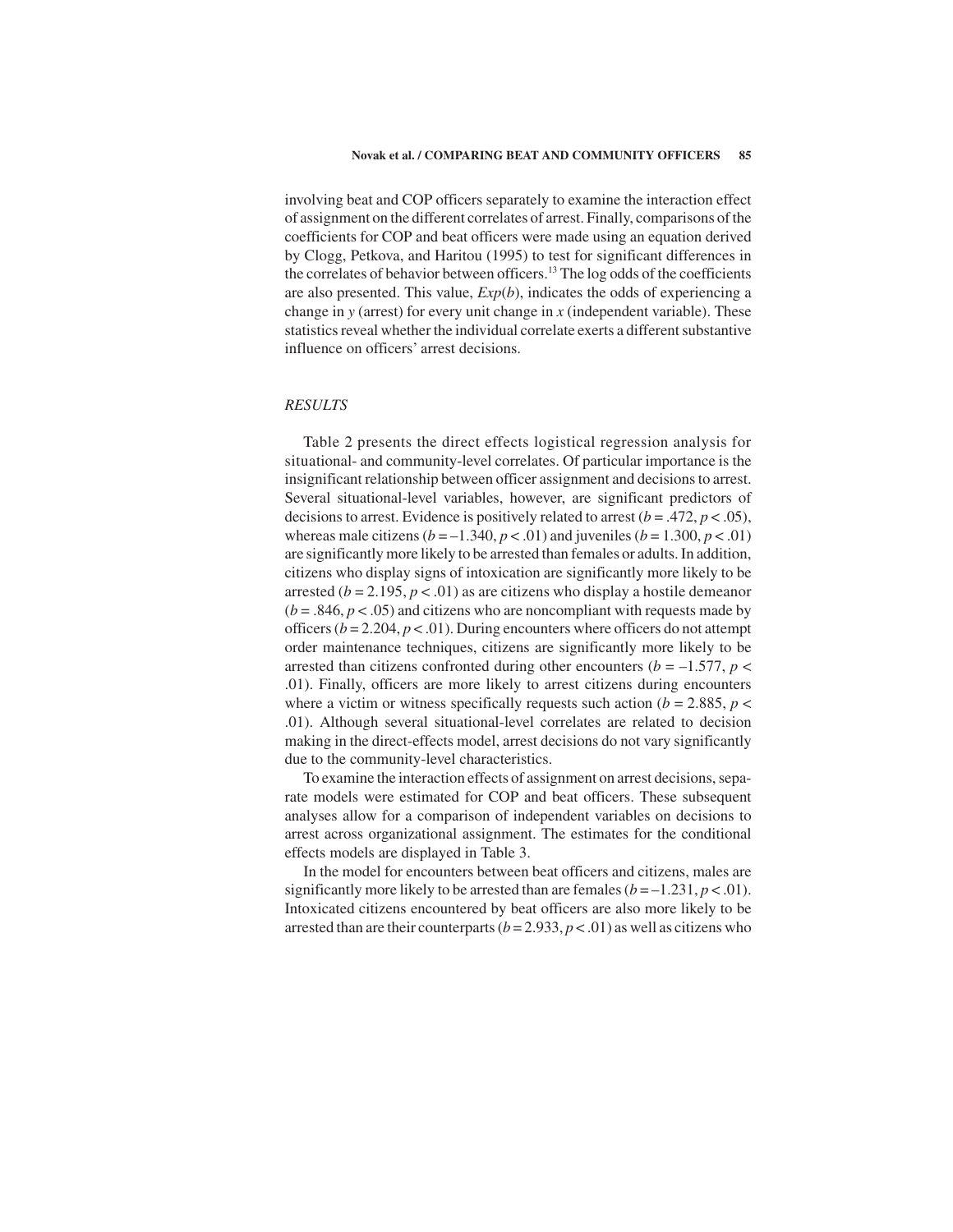|                         | b          | SE    |
|-------------------------|------------|-------|
| Constant                | $-5.531**$ | 1.348 |
| Officer assignment      | $-.015$    | .404  |
| Offense seriousness     | .949       | .559  |
| Evidence                | $.472**$   | .167  |
| Citizen gender          | $-1.340**$ | .427  |
| Citizen race            | $.822*$    | .430  |
| Citizen age             | $1.300**$  | .408  |
| Citizen intoxication    | $2.195**$  | .548  |
| Demeanor                | $.846*$    | .431  |
| Citizen noncompliance   | $2.204**$  | .479  |
| Interaction-phase crime | $2.249**$  | .548  |
| Victim preference       | $2.884**$  | .522  |
| Order maintenance       | $-1.577**$ | .399  |
| Residential mobility    | 2.516      | 2.129 |
| Community factor        | $-.038$    | .293  |
| Model $\chi^2$          | 172.990**  |       |
| Pseudo $R^2$            | .374       |       |

**TABLE 2: Direct Effects of the Logistical Regression Analysis for Correlates of Arrest (N = 329)**

 $*p < .05$ .  $*p < .01$ .

display a hostile demeanor ( $b = 1.108$ ,  $p < .05$ ). Beat officers who do not attempt order maintenance techniques during encounters are more likely to ultimately arrest the citizen involved in the encounter  $(b = -2.157, p < .01)$ ; likewise, citizens who, when given a directive, remain noncompliant  $(b =$ 2.608,  $p < .01$ ) are significantly more likely to be arrested.

Table 3 also displays the estimates for COP officers. Unlike the model estimated for beat officers, few of the situational-level correlates are significant predictors of arrest. Only four predictor variables are significant, one of which was not significant in the beat officer model. Specifically, COP officers are more likely to take juveniles into custody (*b* = 1.683, *p* < .05). Similar to beat officers, when citizens comply with order maintenance requests the encounter is less likely to end in arrest  $(b = 2.223, p < .05)$ . During encounters where a victim or witness requests arrest, COP officers are much more likely than not to follow through with the request  $(b = 4.191, p < .01)$  as well as make an arrest when there is a crime committed in the presence of the officer  $(b = 2.805, p < .05)$ . The final column in Table 3 provides a comparison of coefficients between the multiplicative models for beat and COP officers. Although the models estimated for beat officers appear to be very different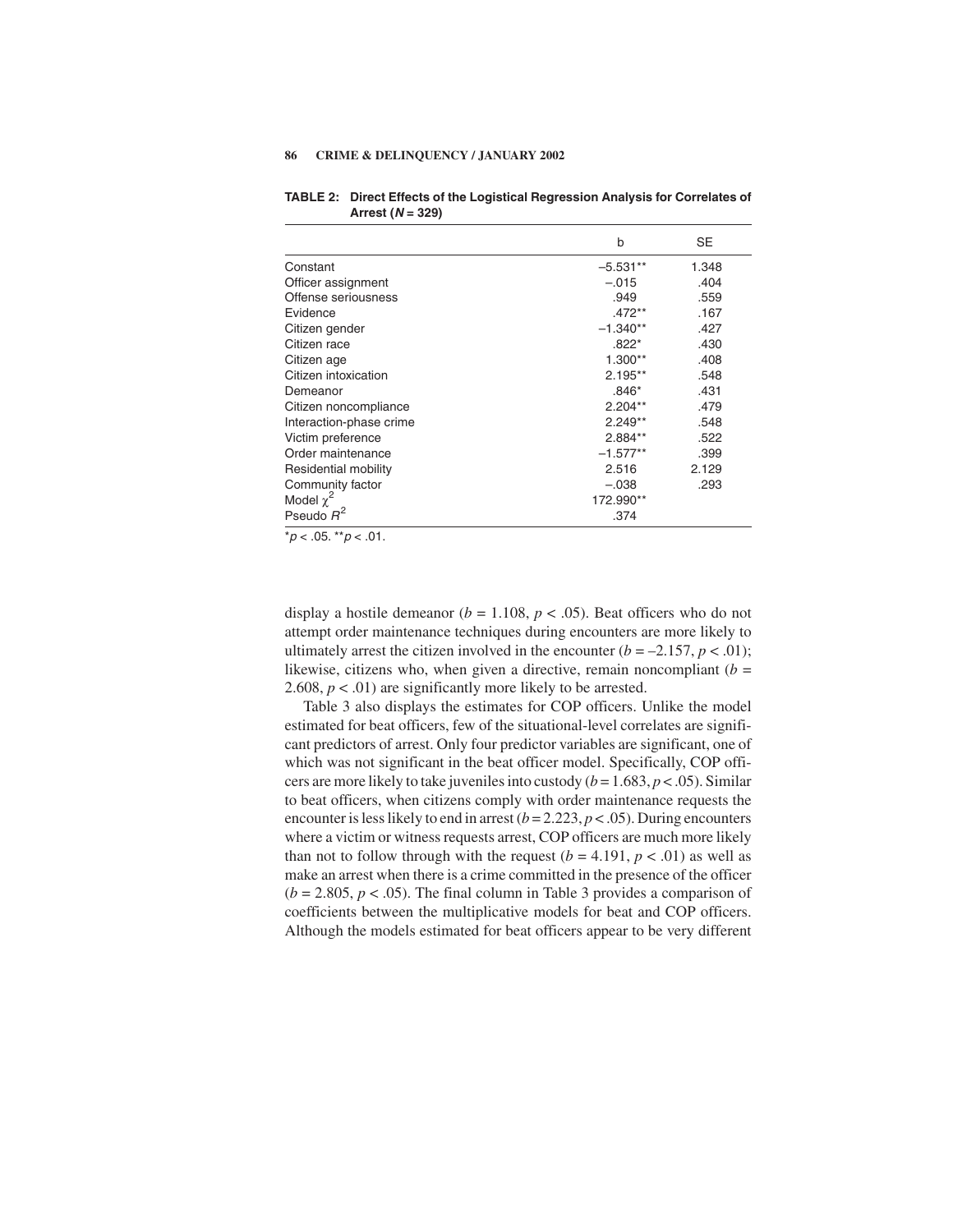|                      | <b>Beat Officers</b> |       |        | Community-Oriented<br><b>Policing Officers</b> |       |        |          |
|----------------------|----------------------|-------|--------|------------------------------------------------|-------|--------|----------|
|                      | b                    | SE    | Exp(b) | b                                              | SE    | Exp(b) | t        |
| Constant             | $-6.221**$           | 1.65  |        | $-4.869$                                       | 3.193 |        |          |
| Offense seriousness  | 1.136                | .678  | 3.113  | 1.203                                          | 1.307 | 3.330  | $-.045$  |
| Evidence             | $.380*$              | .190  | 1.466  | .767                                           | .413  | 2.153  | $-.842$  |
| Citizen gender       | $-1.231*$            | .564  | .292   | $-2.373$                                       | 1.268 | .093   | .823     |
| Citizen race         | $1.123*$             | .564  | 3.075  | .313                                           | .875  | 1.367  | .778     |
| Citizen age          | $1.103*$             | .535  | 3.014  | 1.683*                                         | .833  | 5.381  | $-.586$  |
| Citizen intoxication | 2.932**              | .623  | 18.770 | .079                                           | 1.085 | 1.082  | $2.280*$ |
| Demeanor             | $1.108*$             | .547  | 3.029  | .377                                           | .833  | 1.458  | .734     |
| Noncompliance        | 2.608**              | .597  | 13.577 | $2.223*$                                       | 1.131 | 9.237  | .301     |
| Interaction-phase    |                      |       |        |                                                |       |        |          |
| crime                | $2.072**$            | .762  | 7.944  | 2.805**                                        | 1.074 | 16.530 | $-.556$  |
| Victim preference    | $3.034**$            | .639  | 20.780 | $4.191**$                                      | 1.377 | 66.111 | $-.762$  |
| Order maintenance    | $-2.157**$           | .539  | .116   | $-.763$                                        | .761  | .466   | $-1.495$ |
| Residential mobility | 4.248                | 2.620 | 9.967  | $-3.006$                                       | 5.257 | .049   | 1.235    |
| Community factor     | $-.327$              | .361  | .363   | .791                                           | .635  | .213   | $-1.530$ |
| Model $\chi^2$       | 135.084**            |       |        | 49.711**                                       |       |        |          |
| Pseudo $R^2$         | .546                 |       |        | .461                                           |       |        |          |
| n                    | 226                  |       |        | 103                                            |       |        |          |

| TABLE 3: Conditional Effects of the Logistical Regression Analysis for Corre- |  |  |  |  |
|-------------------------------------------------------------------------------|--|--|--|--|
| lates of Arrest                                                               |  |  |  |  |

 $p < .05.$  \*\*  $p < .01.$ 

from the models estimated for COP officers, only one factor exerts a significantly different affect on decision making. Specifically, citizens who displayed visible signs of intoxication are significantly more likely to be arrested by beat officers but not COP officers  $(t = 2.280, p < .05)$ .

Table 3 also presents the log-odds coefficient change for each situational independent variable across officer assignment, *Exp*(*b*). Although few of the comparisons of coefficients reveal significant differences, some substantive effects are displayed. Specifically, citizen intoxication increases the likelihood of arrest by a factor of 18.8 for beat officer encounters but only by a factor of 1.1 for COP officers. Hostile citizens are 3.0 times more likely to be arrested by beat officers but only 1.5 times more likely to be arrested by COP officers. Finally, during encounters where victims or witnesses request an arrest, beat officers are 20.8 times more likely to make an arrest. However, there is a 66.1 factor increase in arrest during encounters with COP officers.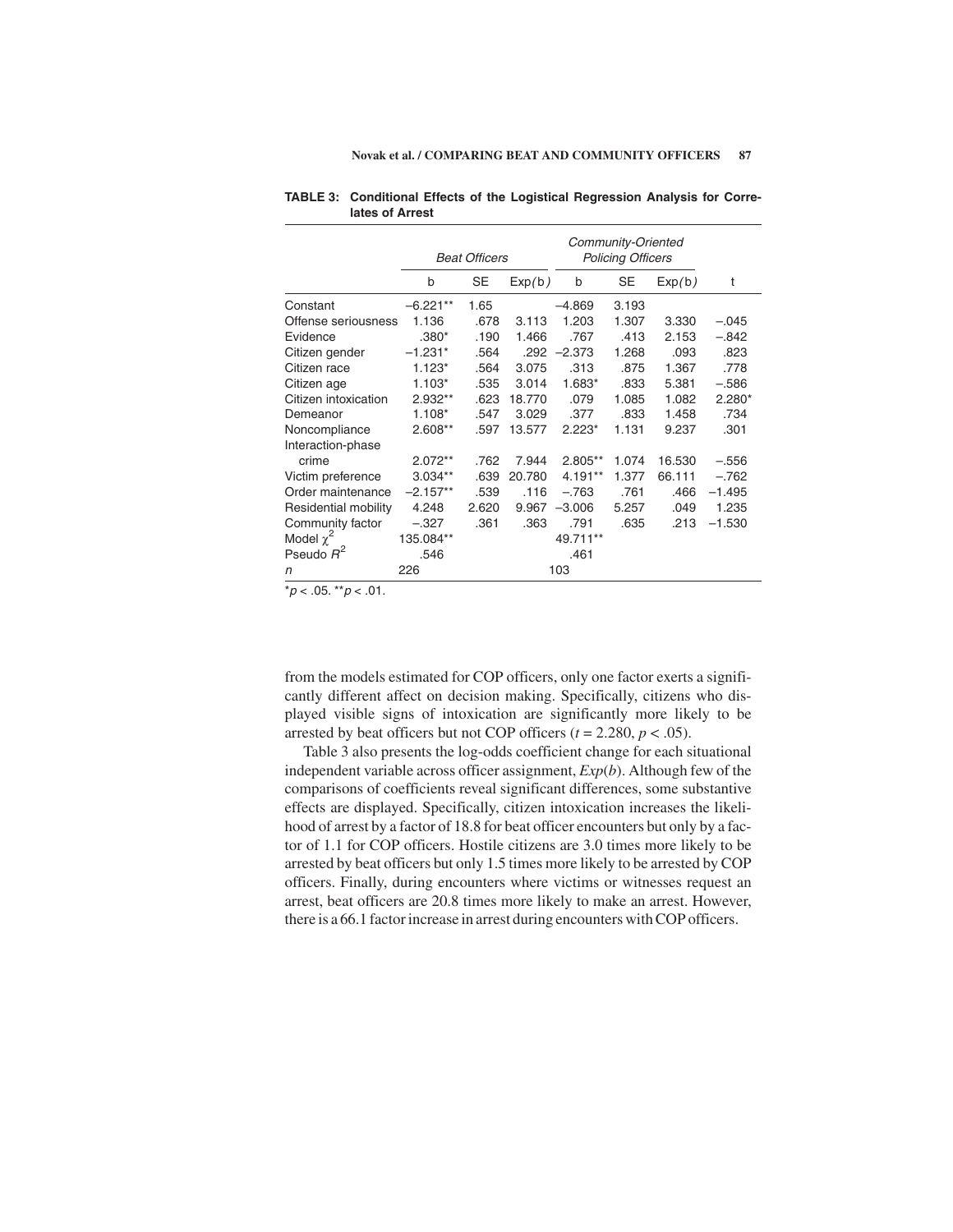## *DISCUSSION*

# *Similarities Between Officers*

This study examines situational- and community-level factors that influence the decision-making processes of police officers during encounters with citizens. The findings suggest that assignment as a community policing officer has no direct effect on officers' decisions to arrest. This conflicts with hypotheses that community policing officers would be less likely to make arrests and more likely to use nonlegal remedies during encounters (Bayley, 1988; Cordner, 1995). The analyses indicate that in Cincinnati, beat officers and community policing officers perform at parity when exercising this type of coercive control over citizens.

The data also show that when citizens fail to comply with officer directives, they are more likely to be arrested, regardless of officer assignment. If citizens did not comply with these orders, officers invoked coercive regulation by making an arrest. Regardless of assignment, when a victim or citizen present at the scene requested arrest of a suspect, officers were more likely to follow this request. However, it is interesting to note the difference in logodds between officers. When victims or witnesses communicate a preference for arrest during encounters with beat officers, the officers are 10 times more likely to arrest the citizen. The influence was much greater for COP officers, in which they were 66.1 times more likely to arrest the citizen. It appears that COP officers are much more likely to comply with the requests of victims and witnesses than their counterparts, perhaps indicating that these officers are more conscious of the preferences of members of the public.

Several conclusions can be drawn from the analyses of aggregate-level predictors. Community-level crime rates do not significantly affect arrest decision making in any of the models. Neither beat officers nor COP officers are more likely to make arrests in communities with greater residential mobility. Citizens encountered in communities with greater values on the community factor are neither more nor less likely to be arrested by both beat and COP officers.

# *Differences Between Officers*

Factors that influenced the decision to arrest appear to differ between COP and beat officers. Several of the predictors are only statistically significant for beat officer encounters. Specifically, strength of evidence, gender, race, intoxication, demeanor, interaction-phase crime, and whether the officer attempted order maintenance are all significantly related to arrest. In con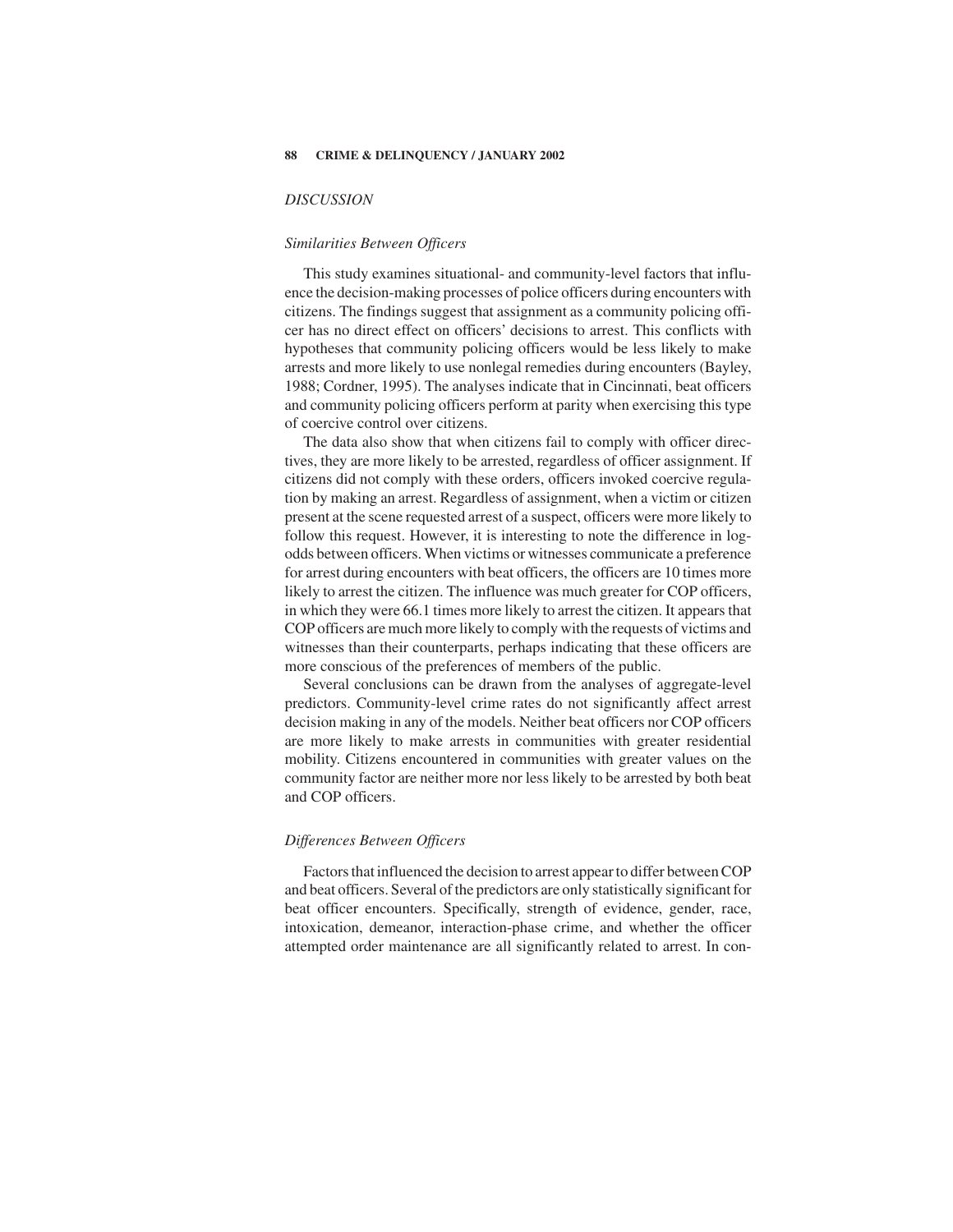trast, citizen age and interaction-phase crime are only related to COP officer decisions to arrest. The data also revealed that beat officers are significantly more likely to arrest citizens when they do not first attempt to exercise order maintenance during the encounter. If citizens complied with these orders, officers were not compelled to actuate an arrest. It should be noted that only one of these differences—the influence of intoxication—is statistically significant. However, there are clearly substantive differences between officers' assignments in the degree of influence these correlates exert on arrest decisions.

These findings both confirm and call into question results reported in the extant literature. They support prior research that has reported levels of evidence to be positively related to arrest. As the number of evidence criteria increased, beat officers were more likely to make an arrest. This was not the case for COP officers, although the influence of evidence did not differ significantly between organizational assignments. Thus, the data revealed the more important legal variable to be the amount of evidence that alleged the citizen had committed an offense versus the severity of the offense itself. The findings also provide mixed conclusions regarding the influence of citizens' demographic characteristics. The multiplicative analyses revealed beat officers are more likely to arrest male citizens than female citizens. In contrast, COP officers are more likely to arrest juveniles than are beat officers. Therefore, it appears that COP officers are not more likely to play a role of mentor or agent of diversion than are their counterparts, as Bazemore and Senjo (1997) have suggested. This may indicate COP officers are more likely to take a "get tough" approach on juvenile crime, rather than diversion from the criminal justice system. It is plausible that COP officers, because of their different role in the community, may be placing juvenile crime and hooliganism as a priority for enforcement. These data were collected as part of a larger study. Results from a survey of Cincinnati citizens (not reported here) indicated residents may feel juvenile crime is a problem in their community. Specifically, when citizens were asked, "How big of a problem is kids hanging out on the street bothering people?" more than 47.3% indicated this was a "big problem" or "somewhat of a problem." Thus, the COP officer may be viewed as acting more in accordance with citizens' priorities than are beat officers (Frank, Novak, & Smith, in press).

Intoxicated citizens encountered by beat officers are significantly more likely to be arrested, whereas this relationship is not observed for COP officers. Intoxicated citizens are 18.8 times more likely to be arrested during encounters with beat officers, but only 1.1 times more likely to be arrested by COP officers. Furthermore, citizen intoxication exerted a significantly different influence on the decision to arrest based on officer assignment.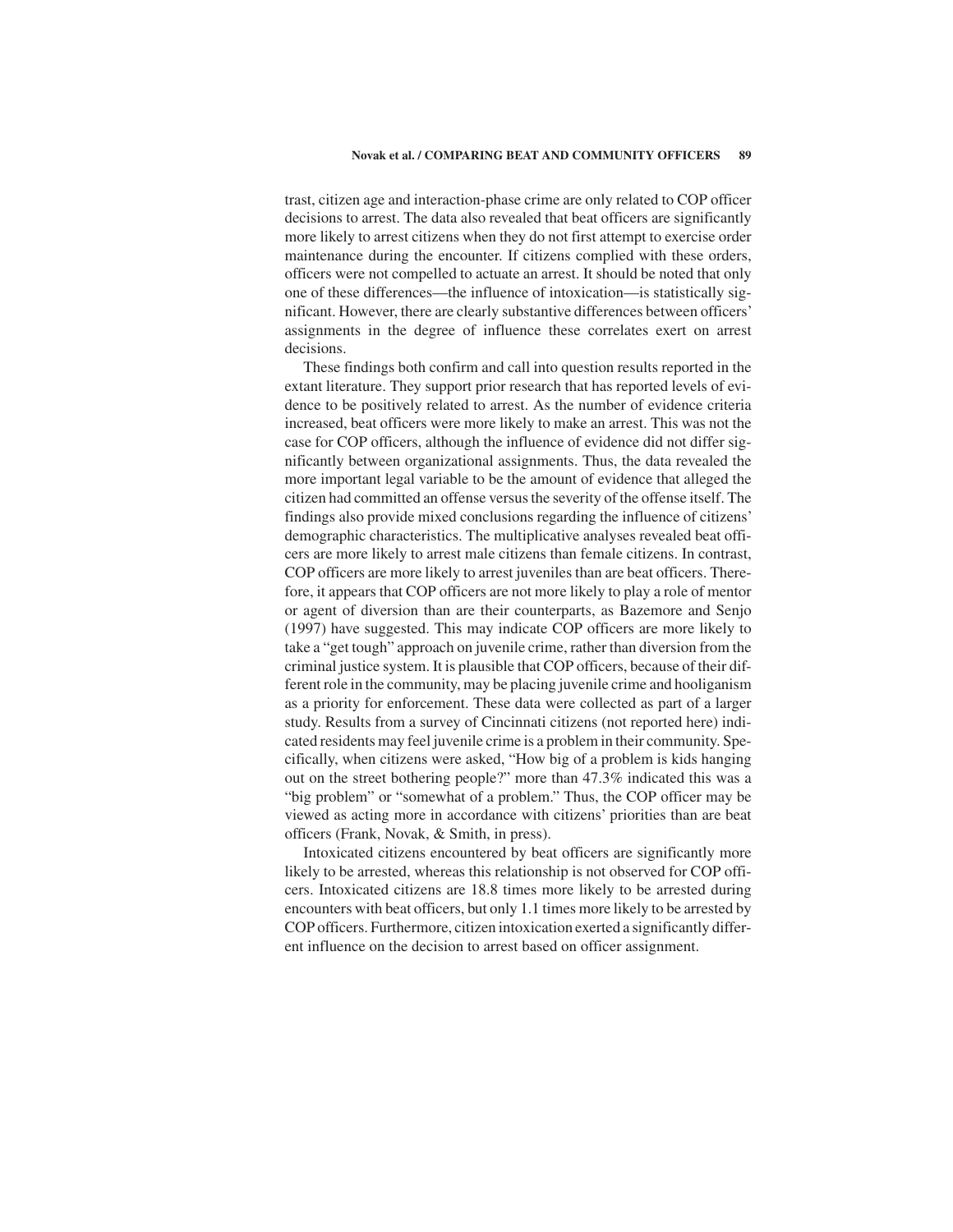In addition, the influence of citizens'demeanor is particularly noteworthy. Similar to the conclusions of most prior research, beat officers are significantly more likely to arrest hostile citizens. At the same time, hostility did not significantly influence the decision making of COP officers. When confronting a hostile citizen, beat officers are 3.0 times more likely to actuate an arrest, whereas COP officers are only 1.5times more likely to arrest. Combined, these analyses imply that COP officers may be more tolerant of both intoxicated and hostile citizen behavior and may not simply arrest citizens who flunk the attitude test (Brown, 1981). This may be due to community officers' desires to refrain from arresting citizens in an effort to strengthen police-citizen relationships. In any case, the findings suggest that beat officers and COP officers interact with inebriated and disrespectful citizens differently.

# *CONCLUSIONS AND POLICY IMPLICATIONS*

These results present several implications. First, policy makers may use these results to understand more fully the behavior in an organization that engages in community policing by creating a separate unit or split shift within the department. Community policing officers arrested citizens at a slightly lower rate as their counterparts (26% vs. 34.8%) and engaged less frequently in encounters in which arrest was a possible disposition. Specifically, beat officers engaged in encounters that could end in arrest once every 1.05 shifts, whereas COP officers engaged in similar encounters once every 2 shifts. Although the opportunity to make an arrest may be a product of their position within the organization, explaining their reduced proclivity to exercise arrest powers is somewhat more difficult. Because COP officers volunteered for the position, differences in the arrest rate may be due to cognitive differences within the officer. It is equally plausible that variation may be explained by additional training and practice in community policing. Furthermore, multivariate analyses show that COP officers use slightly different decision-making processes than their counterparts do. Although officer assignment does not have a direct influence on arrest decision making, it appears that there is some different decision-making processes being employed by COP and beat officers. This is congruent with the hypothesized impact of community policing on the decision to arrest, and our results confirm the conclusion that perhaps some officers use different decision-making criteria during these encounters. Officers actively engaging in community policing may be interacting with citizens in a subtly different fashion and using different dimensions of the encounter as critical decision criteria.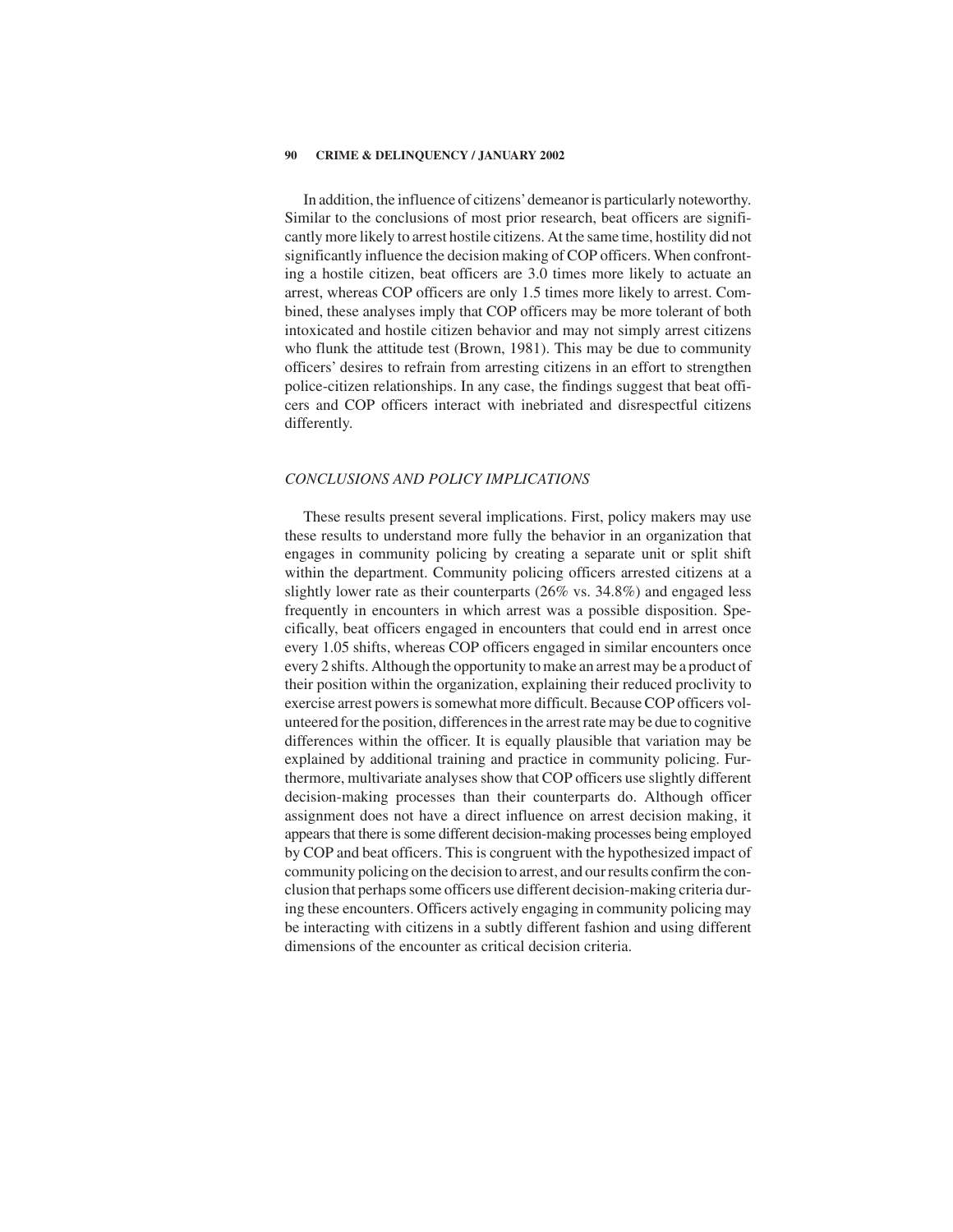### **Novak et al. / COMPARING BEAT AND COMMUNITY OFFICERS 91**

Second, liability associated with organizational change is more complex in the community policing era. One of the chief concerns related to community policing is that officers will be freer to apply the law in a discriminatory fashion. As Bayley (1988) cautioned, such increased discretion inherent to community policing may manifest in a weakening of the equal protection of law or evenhanded enforcement. This unequal protection could lead to civil liability filings through Title 42 of the United States Code, Section 1983 (Hughes, 2000; Worrall & Marenin, 1998).<sup>14</sup> Our results do not confirm these fears, because beat officers are more likely to use indicators such as minority status, gender, intoxication, and hostile demeanor when making their decision to arrest. COP officers are less likely to use discriminatory factors (such as race or gender) and signs of nonconformity (including intoxication and hostile demeanor) when making their decisions to arrest, indicating the increased discretion inherent to community policing may be exercised in an evenhanded fashion. Furthermore, COP officers are more likely to act on the preferences of the victim or a witness, indicating they are more responsive to the community that they serve. These results are surely comforting to proponents of community policing.

Third, the role of community in community-oriented policing remains uncertain. Using traditional measures of social organization, these structural correlates had no explanatory power when considering arrest decisions. It appears that using traditional measures of structural variation as a vehicle for differentiating communities has little use. Perhaps other measures of community variation or community needs such as described by Skogan and Hartnett (1997) should be developed to examine if officers do differentiate individual decisions to arrest based on neighborhood context. Factors noted by Klinger (1997), such as work group norms or district-level culture, may need to be controlled to uncover variations in arrest decisions during policecitizen interactions.

Fourth, the relationship between order maintenance, citizen compliance, and arrest decisions for beat officers is worthy of further exploration. Decisions made by both beat officers and citizens early in an encounter influence whether the encounter ends in arrests. During these encounters, there are two opportunities to avoid official state intervention. If beat officers choose to exercise order maintenance, then arrest is often avoided. Likewise, if citizens recognize these directives as an opportunity to bypass arrest, citizens are given an out, and the result is a corresponding decreased likelihood of arrest. Empirical research has begun to explore the relationship between officer directives and citizen acquiescence (McCluskey et al., 1999). Using this information, policy makers may train officers in skills to limit using arrest and official sanctioning of citizens while achieving the larger goal of social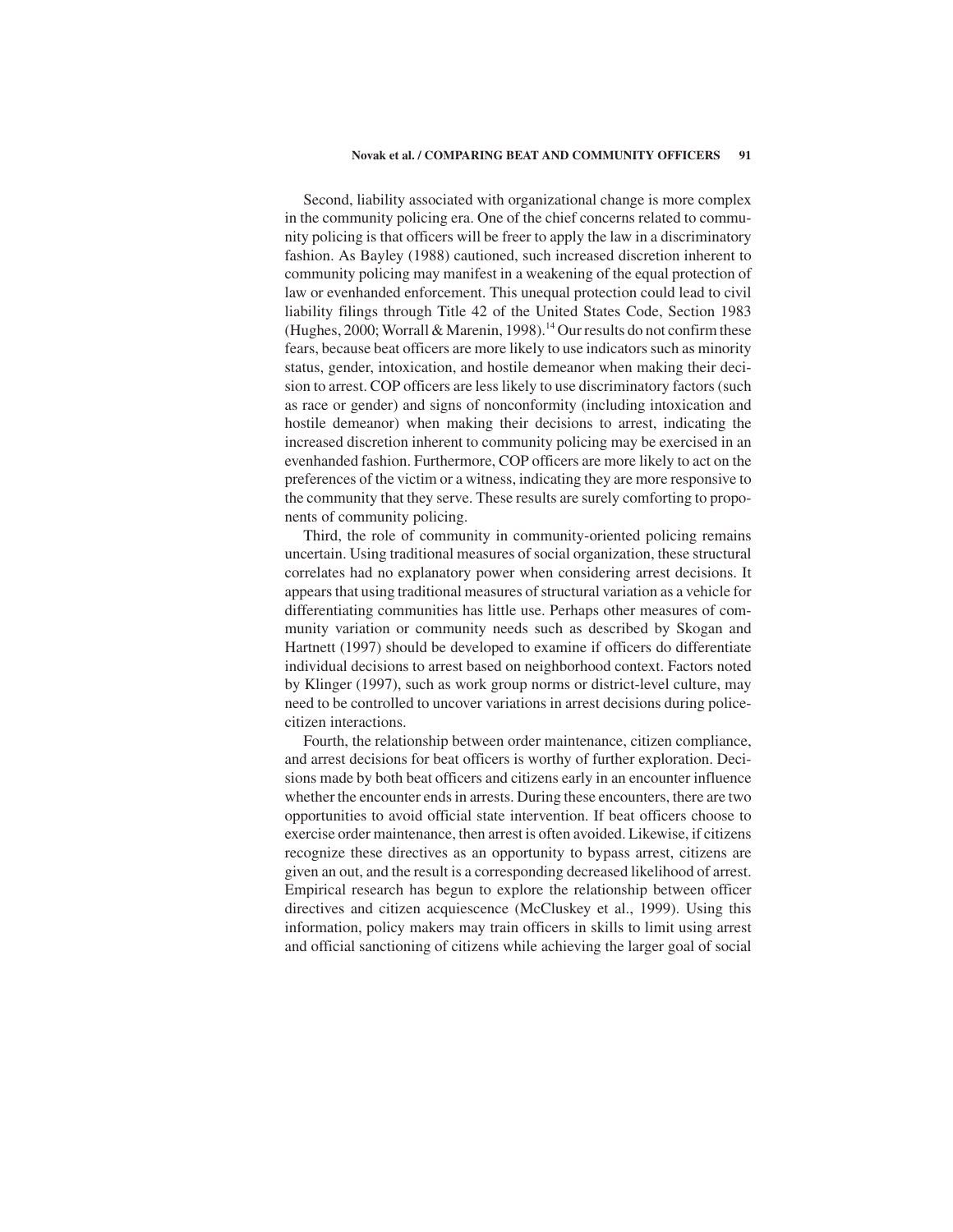harmony. Reducing the exercise of formal application of the law is in line with the tenets of community-oriented policing.

If community policing is the paradigm of the future, understanding and predicting the decision to take a citizen into custody becomes a paramount concern. Over the past 30 years, researchers and practitioners have more fully begun to understand the complex decision making of American police. Just as observers of the police began to understand discretion of officers as streetlevel bureaucrats, community policing promises to suddenly make these tasks more challenging. Given divergences of our results from prior research, perhaps the most significant conclusion we can make is that we still have a lot to learn. The impact of community policing on decision-making processes is quite complex and may vary by police department. Certainly, further exploration into these (and other) matters are warranted before researchers and policy makers can truly claim to understand community policing at the street level. Whether complexity in individual arrest decision making is a virtue or a vice remains unanswered, but certainly, future research will attempt to filter these muddy waters.

### *NOTES*

1. Community-oriented policing (COP) officers obtained their assignment through an intradivision bid and review process. After officers applied for the position of COP officer, community policing sergeants, other division supervisors, and members of the community where the officer would be assigned interviewed them. This group selects an officer for the assignment, and then officers are provided an additional 40 hours of academy training geared toward community policing and problem solving (all officers in the Cincinnati Police Department received 8 hours of community policing and problem-solving training through in-service training).

2. At this point, it is important to discuss more fully communities in Cincinnati. Cincinnati residents, when asked where they live, are most likely to identify themselves as residents of a particular neighborhood; in other words, they cognitively identify themselves with a specific neighborhood. Communities in Cincinnati are recognized by the city as separate political entities, whereas each community has one council that exerts political and fiscal influence on the city government. The history of these communities dates back to the early 1900s, when these communities were separate villages or cities not yet incorporated by the city (Thomas, 1986). These communities have particular relevance for community policing and the current examination due to the fact that the Cincinnati Police Department assigned community-oriented policing officers to particular communities to work collectively with the community councils to identify problems and form solutions. As such, these communities do not merely represent macrogeographic units, such as police beats, census block groups, or enumeration districts, as prior operationalizations of community have suggested.

3. None of the police-citizen encounters observed included both a community-oriented policing and a beat officer at the same time. Additional officers at the encounter and time of day offered no explanatory value in predicting arrest decision making and therefore are not included in the multivariate analyses.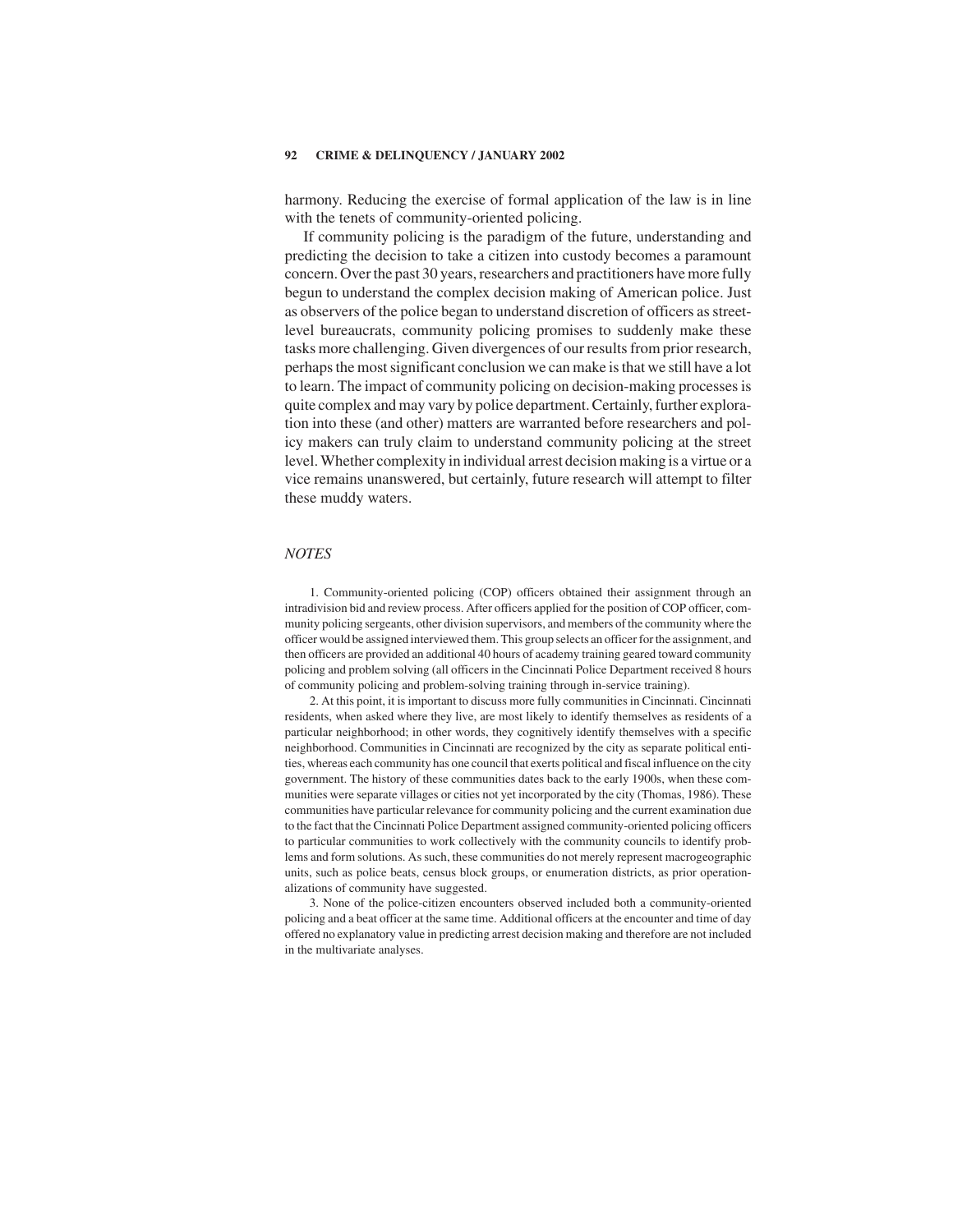## **Novak et al. / COMPARING BEAT AND COMMUNITY OFFICERS 93**

4. Whereas other research limited their sample to all encounters between the police and suspects, we felt there were many encounters where the citizen was defined as a suspect in a crime yet no probable cause existed that would lead to an arrest. Probable cause is required by statute to actuate an arrest, and if no probable cause existed during an encounter, it is reasonable to infer that arrest was not a viable option for the officer, and therefore, an analysis that included such events would be meaningless. Including citizens in the sample where no probable cause was present effectively eliminates the ability of the officer to make an arrest. Although a probable cause is a lucid concept that is open to debate whether it exists (such as in court), researchers were trained in techniques on how to determine whether officers had the legal right to actuate an arrest, and when researchers were unsure, they asked the officers probing questions regarding their legal right to make an arrest. Of the 289 encounters between the police and suspects where no probable cause was identified, none of the citizens were arrested.

5. In addition to situational- and community-level correlates of behavior, prior research has also explored the influence of individual officer characteristics and organizational characteristics as explanatory variables. Individual-level variables were not included for several reasons. There is less theoretical reason to believe the influence of characteristics, such as officers' race, gender, or length of service, should differ between community-oriented policing and beat officers. Indeed, individual-level correlates offer little additional explanatory power to the present analysis. In separate analyses using these correlates, the individual-level correlates offered little significant or consistent predictive power (Novak, 1999, pp. 208-210). In the interest of parsimony, only situational- and community-level exogenous variables are used.

6. Although Klinger (1994) has criticized previous research for using dichotomous measures for crime seriousness, we use this measure for two reasons. First, because our sample excludes encounters where probable cause for arrest is not established, the "no crime" category of a scaled variable is automatically excluded. Second, other research has shown that "the 'crude indicators' used in previous studies capture a substantial proportion of the variation in seriousness" (Worden & Shepard, 1996, p. 100). Therefore, we believe this dichotomous measure adequately captures the seriousness of pre-intervention-phase crime.

7. In encounters where the citizen was arrested, observers coded the presence of evidence prior to the arrest. This operationalization of evidence assumes all evidence criteria are given equal explanatory value, or in other words, it measures the quantity rather than the quality of evidence. Unfortunately, the existing data did not allow for further analysis of evidence quality. This variable is similar to the evidence strength correlate used by Mastrofski, Worden, and Snipes (1995, pp. 547-549); however, our variable equally weighs all evidence criteria. Furthermore and similar to Mastrofski et al., a score of 0 does not mean there was no evidence indicating the citizen committed a crime; it simply means none of these evidence criteria were observed during the encounter. In their sample of suspects, 40.1% of the encounters had no evidence.

8. The measurement of demeanor has recently provided a source of controversy. Several other operationalizations of the variable have been used in extant research examining the influence of demeanor. Lundman (1994) argued, "There is no basis for arguing that one representation is superior to another" (p. 637), and in the current data, different measurements of the same construct revealed high levels of intercorrelation. In most of the recent research, demeanor has been operationalized as a dichotomous variable, representing either disrespect or politeness (Worden & Shepard, 1996), because the differences in citizen demeanor is a matter "of kind rather than degree, for the measurement of which an ordinal scale is inappropriate" (Worden, Shepard, & Mastrofski, 1996, p. 330). In other words, ordinal scales may fail to capture the threshold of antagonism that would most likely affect an officer's behavior.

9. Order maintenance is distinguished as whether the officer suggested, requested, negotiated, commanded, or threatened citizens to take some action. These requests are often intended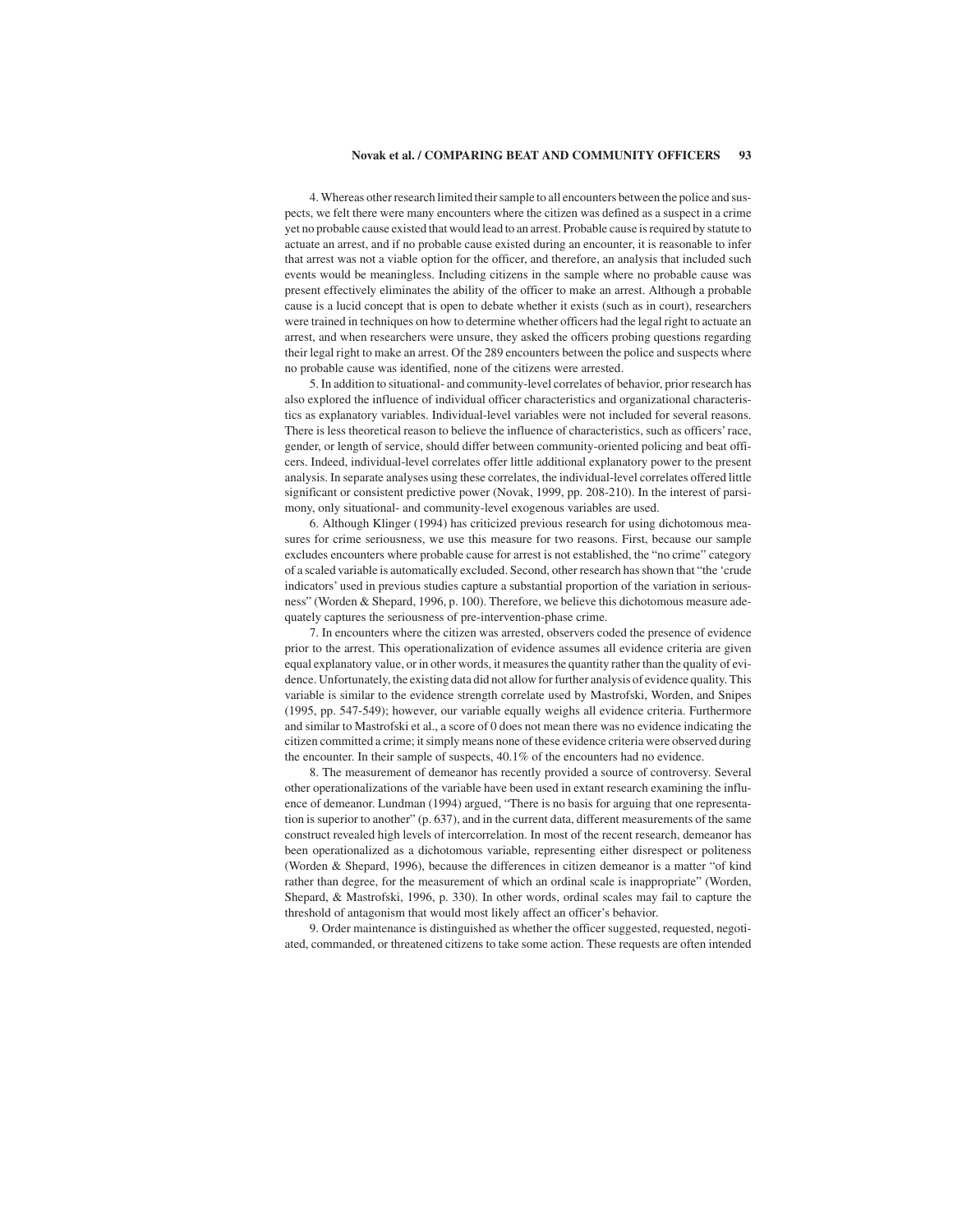to return a situation to a state of normality. Although normality can be reached through the application of arrest, order maintenance is a tactic available to officers to achieve this end short of taking a person into custody. Therefore, order maintenance was operationalized as whether an officer requested a citizen to (a) leave another person alone, (b) cease disorderly behavior, (c) cease illegal behavior, or (d) control another person or problem maker. These particular requests were specifically designed to return an encounter to a state of homeostasis. Variables such as demeanor, order maintenance, and compliance were included only if they were observed before arrest.

10. Whereas Klinger (1997) indicated aggregate-level crime rates would influence the vigor of officers' responses, we included a series of structural characteristics in lieu of crime rates. When crime rates were included in the models, harmful levels of collinearity were detected. Communities with high levels of disorganization also had correspondingly high levels of Part I and Part II crimes, therefore making our structural characteristics proxies for aggregate-level crime rates.

11. For a more detailed description of hierarchical linear models building, see Bryk and Raudenbush (1992). Given the data, it normally would be necessary to estimate a hierarchical linear model for several reasons. Heteroskedasticity often exists among the aggregate-level variables. This is particularly true for aggregate-level correlates measured as proportions, because the denominator in the proportion drives the magnitude of the overall estimate. In other words, communities with greater numbers of observed encounters will include larger denominators in the proportions. Summary statistics calculated with smaller numbers are less stable. A consequence of this is an inflated standard error for the aggregate predictors, thus making it more difficult to reject the null hypotheses (Hanushek & Jackson, 1977). In addition, including individualand aggregate-level variables in a pooled model results in biased statistical tests. The sample size of the community-level variables is artificially inflated to the sample size of the individual-level variables, making it easier to reject the null hypothesis.

12. We also estimated two-stage, weighted least squares models that included both situational- and aggregate-level predictors to address similar issues related to multilevel analyses. These models also indicate that community-level predictors provide no significant contribution to explaining variation in officers' decisions to arrest. Also, it could be suggested that officer assignment is actually another level of analysis. However, most officers encountered less than three arrest-eligible citizens, and thus, multilevel analyses would likely provide unstable estimates.

13. The equation  $z = \frac{b_1 - b_2}{sebt + seb_2}$  is most appropriate and will be used due to sample size, as described in Brame, Paternoster, Mazerolle, and Piquero (1998).

14. Under Title 42 U.S.C., Section 1983, citizens can seek relief from officials who violate their constitutional rights under the guise of their governmental positions. Section 1983 outlines a procedure that individuals can follow to seekm compensation for violations of their constitutional rights. There are two essential components of Section 1983, namely, (a) the defendant must be acting under the color of law, and (b) there must be a violation of a constitutional or federally protected right. Because community policing increases the ability of the line officer to make decisions while loosening oversight by supervisors, officers are in effect implementing organizational policy in which the officer, supervisor, department, and municipality may be held liable.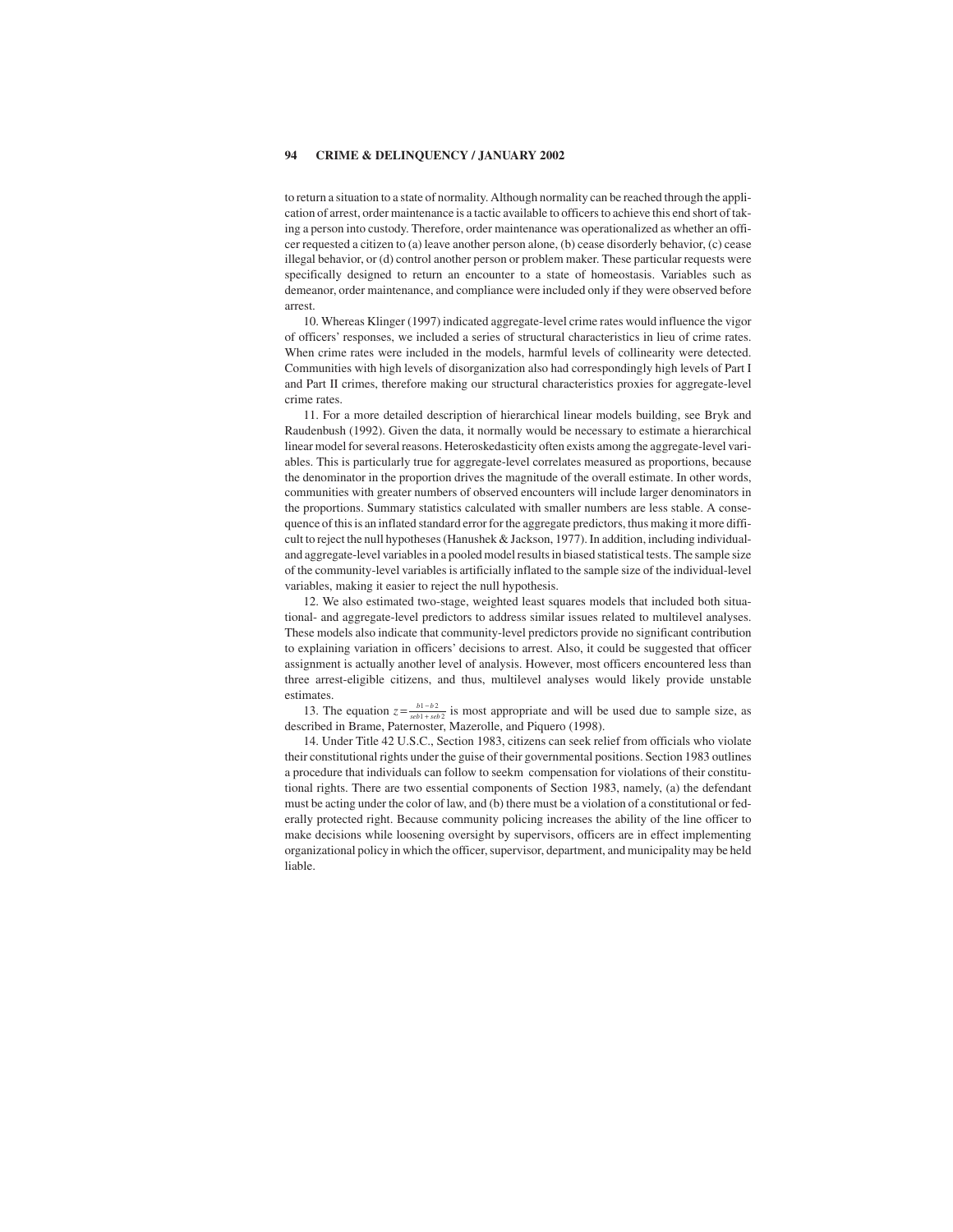# *REFERENCES*

- Alpert, G. P., & Dunham, R. G.. (1988). *Policing multi-ethnic neighborhoods: The Miami study and findings for law enforcement in the United States*. Westport, CT: Greenwood.
- Alpert, G. P., Dunham, R. G., & Piquero, A. (1997). On the study of neighborhood and the police. In G. P. Alpert & A. Piquero (Eds.), *Community policing: Contemporary readings*(pp. 309- 326). Prospect Heights, IL: Waveland.
- Bayley, D. H. (1988). Community policing: A report from the devil's advocate. In J. R. Greene & S. D. Mastrofski (Eds.), *Community policing: Rhetoric or reality* (pp. 225-238) New York: Praeger.
- Bazemore, G., & Senjo, S. (1997). Police encounters with juveniles revisited: An exploratory study of themes and styles in community policing. *Policing: An International Journal of Police Strategy and Management*, *20*, 60-82.
- Bernard, T. J., & Engel, R. S. (2001). Conceptualizing criminal justice theory. *Justice Quarterly*, *18*, 1-30.
- Black, D. (1971). The social organization of arrest. *Stanford Law Review*, *23*, 1087-1111.
- Black, D. (1976). *The behavior of law*. New York: Academic Press.
- Black, D. (1980). *The manners and customs of the police*. San Diego, CA: Academic Press.
- Black, D., & Reiss, A. J. (1970). Police control of juveniles. *American Sociological Review*, *35*, 63-77.
- Brame, R., Paternoster R., Mazerolle, P., & Piquero, A. (1998). Testing for the equality of maximum-likelihood regression coefficients between two independent equations. *Journal of Quantitative Criminology*, *14*, 245-261.
- Brandl, S. G., Chamlin, M. B., & Frank, J. (1995). Aggregation bias and the capacity for formal crime control: The determinants of total and disaggregated police force size in Milwaukee, 1934-1987. *Justice Quarterly*, *12*, 543-562.
- Bratton, W. J., & Knobler, P. (1998). *Turnaround: How America's top cop reversed the crime epidemic*. New York: Random House.
- Brooks, L. W. (1997). Police discretionary behavior. In R. G. Dunham & G. P. Alpert (Eds.), *Critical issues in policing* (pp. 149-166). Prospect Heights, IL: Waveland.
- Brown, M. (1981). *Working the street: Police discretion and the dilemmas of reform*. New York: Russell Sage.
- Bryk, A. S., & Raudenbush, S. W. (1992). *Hierarchical linear models: Applications and data analysis methods*. Newbury Park, CA: Sage.
- Bursik, R. J. (1986). Ecological stability and the dynamics of delinquency. In A. J. Reiss, Jr., & M. Tonry (Eds.), *Communities and crime* (pp. 35-66). Chicago: University of Chicago Press.
- Buzawa, E. S., & Austin, T. (1993). Determining police response to domestic violence victims. *American Behavioral Scientist*, *36*, 610-623.
- Clogg, C. C., Petkova, E., & Haritou, A. (1995). Statistical methods for comparing regression coefficients between models. *American Journal of Sociology*, *100*, 1261-1293.
- Cordner, G. W. (1995). Community policing: Elements and effects. *Police Forum*, *5*, 1-8. Duffee, D. (1990). *Explaining criminal justice*. Prospect Heights, IL: Waveland.
- 
- Eck, J. E., & Rosenbaum, D. P. (1994). The new police order: Effectiveness, equity and efficiency in community policing. In D. P. Rosenbaum (Ed.), *The challenge of community policing: Testing the promises* (pp. 3-26). Thousand Oaks, CA: Sage.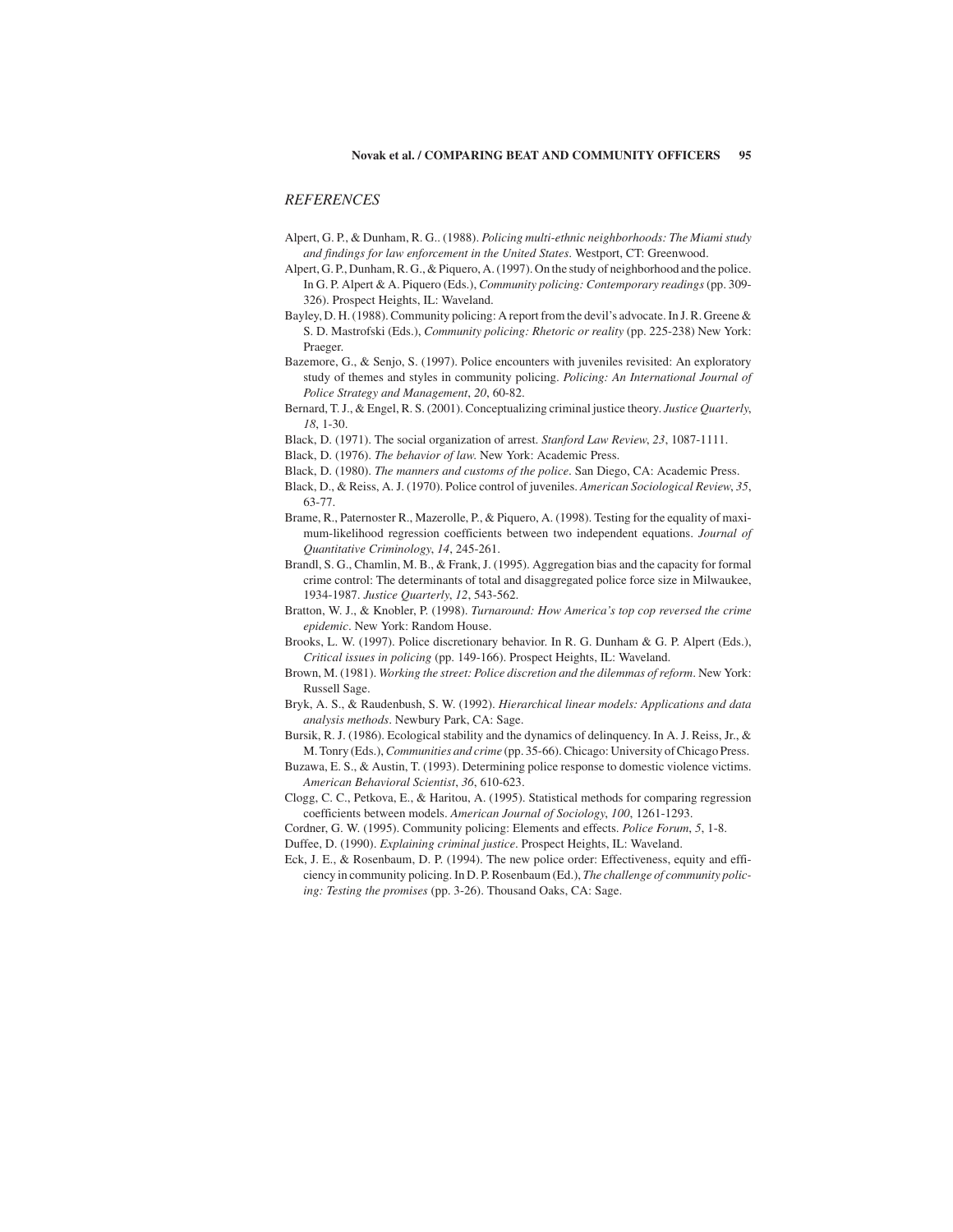- Engel, R. S., Sobol J. J., & Worden, R. E. (2000). Further exploration of the demeanor hypothesis: The interaction effects of suspects'characteristics and demeanor on police behavior. *Justice Quarterly*, *17*, 235-258.
- Flynn, D. W. (1998). *Defining the "community" in community policing*. Washington, DC: Police Executive Research Forum.
- Frank, J., Brandl, S., & Watkins, R. C. (1997). The content of community policing: A comparison of the daily activities of community and "beat" officers. *Policing: An International Journal of Police Strategies and Management*, *20*, 716-728.
- Frank, J., K. J. Novak, & B. Smith. (in press). *Street-level policing in Cincinnati: The content of community and traditional policing and the perceptions of policing audiences*. Washington, DC: National Institute of Justice.
- Fyfe, J. J. (1996). Methodology, substance and demeanor in police observational research: A response to Lundman and others. *Journal of Research in Crime and Delinquency*, 33, 337-348.
- Goldstein, J. (1960). Police discretion not to invoke the criminal process: Low visibility decisions in the administration of justice. *Yale Law Journal*, *69*, 543-594.
- Goldstein, H. (1987). Toward community-oriented policing: Potential, basic requirements and threshold questions. *Crime & Delinquency*, *33*, 6-30.
- Hanushek, E. A., & Jackson, J. E. (1977). *Statistical methods for social scientists*. New York: Academic Press.
- Hillery, G. A. (1955). Definitions of community: Areas of agreement. *Rural Sociology*, *20*, 111- 123.
- Hughes, T. A. (2000). *Community policing and federal civil liability under 42 USC 1983*. Unpublished doctoral dissertation, University of Cincinnati.
- Kappeler, V. E. (1993).*Critical issues in police civil liability*. Prospect Heights, IL: Waveland.
- Kelling, G. L., & Moore, M. H. (1988). The evolving strategy of policing. In *Perspectives on policing*. Washington, DC: National Institute of Justice.
- Klinger, D. A. (1994). Demeanor or crime? Why "hostile" citizens are more likely to be arrested. *Criminology*, *32*, 475-493.
- Klinger, D. A. (1996a). Bringing crime back in: Toward a better understanding of police arrest decisions. *Journal of Research in Crime and Delinquency*, *33*, 333-336.
- Klinger, D. A. (1996b). More on demeanor and arrest in Dade County.*Criminology*, *34*, 61-82.
- Klinger, D. A. (1997). Negotiating order in patrol work: An ecological theory of police response to deviance. *Criminology*, *35*, 277-306.
- Lipsky, M. (1980). *Street-level bureaucracy: Dilemmas of the individual in public services*. New York: Russell Sage.
- Lundman, R. J. (1979). Organizational norms and police discretion: An observational study of police work with traffic law violators. *Criminology*, *17*, 159-171.
- Lundman, R. L. (1994). Demeanor or crime? The midwest city police-citizen encounters study. *Criminology*, *32*, 631-656.
- Lundman, R. J. (1996a). Demeanor or crime? The Midwest city police-citizen encounters study. *Criminology*, *32*, 631-656.
- Lundman, R. J. (1996b). Extralegal variables and arrest. *Journal of Research in Crime and Delinquency*, *33*, 349-353.
- Lundman, R. J. (1998). City police and drunk driving: Baseline data. *Justice Quarterly*, *15*, 527- 546.
- McCluskey, J. D., Mastrofski, S. D., & Parks, R. B. (1999). To acquiesce or rebel: Predicting citizen compliance with police requests. *Police Quarterly*, *2*, 389-416.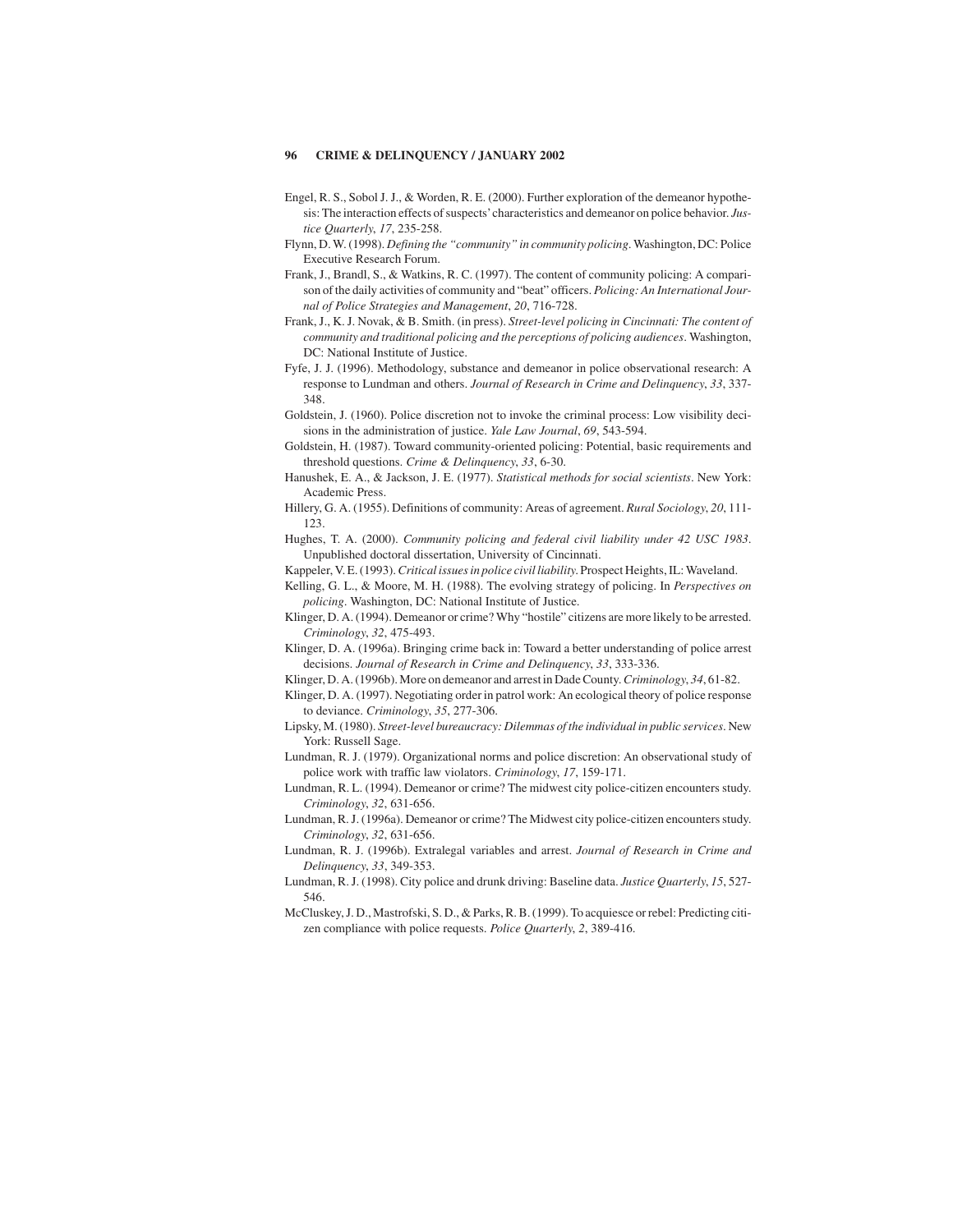- Mastrofski, S. D. (1992). What does community policing mean for daily police work? *National Institute of Justice Journal No. 225*. Washington, DC: National Institute of Justice.
- Mastrofski, S. D., Snipes, J. B., Parks, R. B., & Maxwell, C. D. (2000). The helping hand of the law: Police control of citizens on request. *Criminology*, *38*, 307-342.
- Mastrofski, S. D., Snipes, J. B., & Supina, A. E. (1996). Compliance on demand: The public's response to specific police requests. *Journal of Research in Crime and Delinquency*, 33, 269-305.
- Mastrofski, S. D., Worden, R. E., & Snipes, J. B. (1995). Law enforcement in a time of community policing. *Criminology*, *33*, 539-563.
- Meyers, A. R., Heeren, T., & Hingson, R. (1989). Discretionary leniency in police enforcement of laws against drinking and driving: Two examples from the state of Maine, USA. *Journal of Criminal Justice*, *17*, 179-186.
- Novak, K. J. (1999). Assessing police-citizen encounters: Do community and beat officers dif*fer?* Unpublished doctoral dissertation, University of Cincinnati.
- Parks, R. B., Mastrofski, S. D., DeJong, C., & Gray, M. K. (1999). How officers spend their time with the community. *Justice Quarterly*, *16*, 483-518.
- Prottas, J. M. (1978). The power of the street-level bureaucrat in public service bureaucracies. *Urban Quarterly Affairs*, *13*, 285-312.
- Reiss, A. J. (1971). *The police and the public*. New Haven, CT: Yale University.
- Remmington, F. J. (1990). Development of criminal justice as an academic field. *Journal of Criminal Justice Education*, *1*, 9-20.
- Riksheim, E. C., & Chermak, S. M. (1993). Causes of police behavior revisited. *Journal of Criminal Justice*, *21*, 353-382.
- Rosenbaum, D. P., & Lurigio, A. J. (1994). An inside look at community policing reform: Definitions, organizational change, and evaluation findings.*Crime & Delinquency*, *40*, 299-314.
- Schuerman, L., & Kobrin, S. (1986). Communities and careers in crime. In A. J. Reiss, Jr., & M. Tonry (Eds.), *Crime andjustice: A review of research: Vol. 8: Communities andcrime* (pp. 67-100). Chicago: University of Chicago Press.
- Shaw, C. R., & McKay, H. D. (1942). *Juvenile delinquency and urban areas*. Chicago: University of Chicago Press.
- Sherman, L. W. (1980). Causes of police behavior: The current state of quantitative research. *Journal of Research in Crime and Delinquency*, *17*, 69-100.
- Skogan, W. G., & Hartnett, S. M. (1997).*Community policing, Chicago style*. New York: Oxford University Press.
- Skolnick, J. H., & Bayley, D. H. (1987). Theme and variation in community policing. In M. Tonry & N. Morris (Eds.), *Crime and justice* (pp. 1-37). Chicago: University of Chicago Press.
- Smith, D. A. (1984). The organizational context of legal control. *Criminology*, *22*, 19-38.
- Smith, D. A. (1984). Police control of interpersonal disputes. *Social Problems*, *31*, 468-481.
- Smith, D. A. (1986). The neighborhood context of police behavior. In A. J. Reiss, Jr., & M. Tonry (Eds.), *Crime and Justice: A review of research: Vol. 8: Communities and crime. Chicago:* University of Chicago Press.
- Smith, D. A., & Klein, J. R. (1983). Police agency characteristics and arrest decisions. In G. P. Whitaker & C. D. Phillips (Eds.), *Evaluating performance of criminal justice agencies* (pp. 63-97). Beverly Hills, CA: Sage.
- Smith, D. A., & Visher, C. A. (1981). Street level justice: Situational determinants of police arrest decisions. *Social Problems*, *29*, 167-177.
- Smith, D. A., Visher, C. A., & Davidson, L. A. (1984). Equity and discretionary justice: The influence of race on police arrest decisions. *Journal of Criminal Law and Criminology*, 75, 234-249.